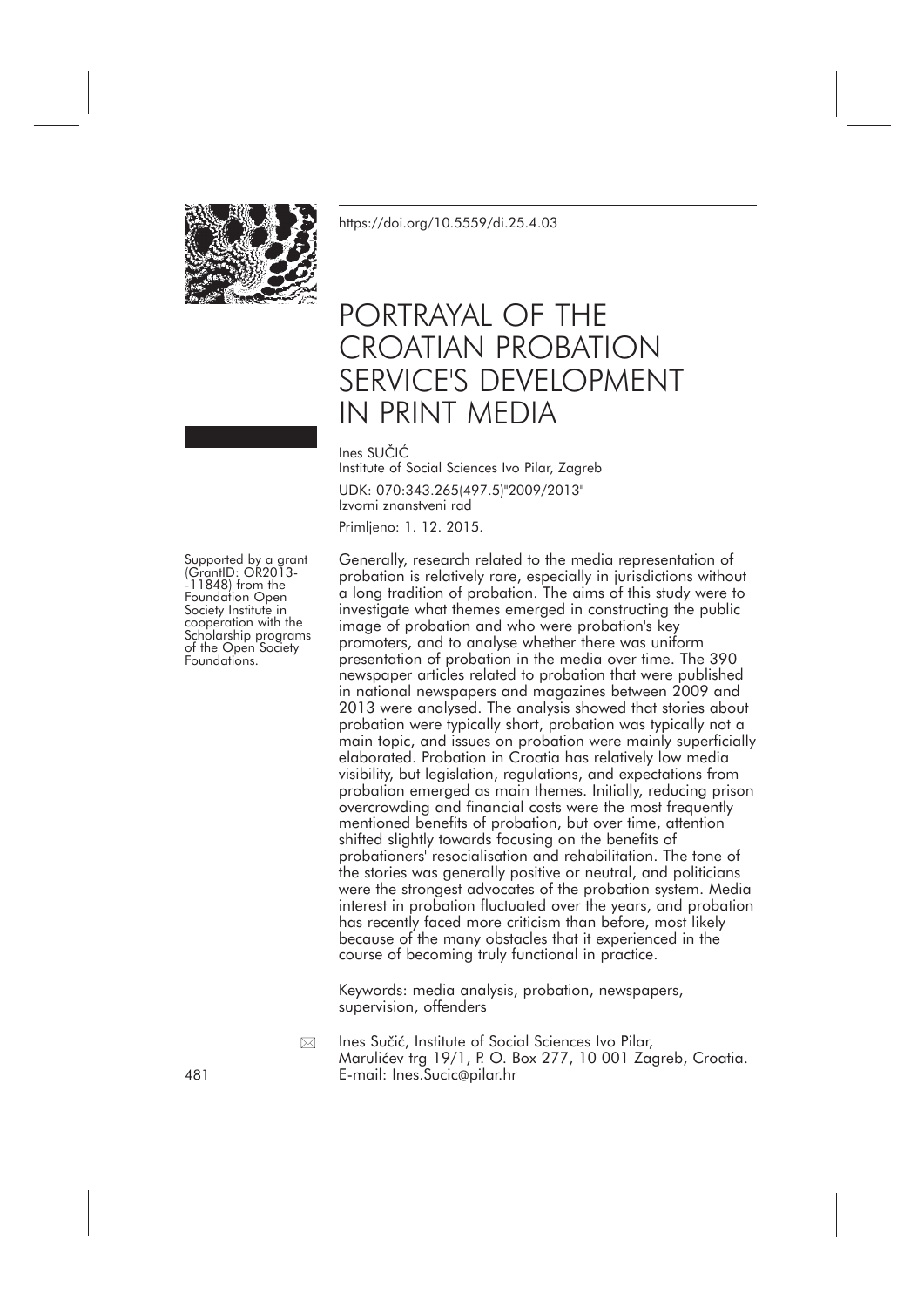## **MEDIA INFLUENCE ON THE PUBLIC'S PERCEPTION OF CRIME**

There is considerable public interest in all aspects of crime and justice, but public knowledge of crime and criminal justice is low (Roberts & Hough, 2005). In making sense of crime, people rely on personal experiences, social networks and signs of disorder in the local community (Doyle, 2006). However, since most people have been neither victims of nor witnesses to crime, the media is typically the most common source of information about crime (McGreevy, 2013), and crime is considered a serious and newsworthy issue (Maruna & King, 2004).

There is a long tradition of research on the influence of media on public discourse. Theories developed to understand and describe this effect (e.g. cultivation theory, social action theory / reception theory, agenda-setting theory / use and gratification theory, media dependence theory) predict, in essence, that exposure to media content affects the perceptions and attitudes of the audience. However, they differ in the estimated size of the effect that media exposure has on the audience, and in the estimated level of the audience's participation (active/passive) in receiving and interpreting the observed content. For example, cultivation theory predicts that prolonged media exposure creates the belief in a *mean and scary world* (Gerbner, 1988) and according to media dependence theory, audiences depend on media information to meet needs and reach goals, especially when social change and conflicts are high (Ball-Rokeach & DeFluer, 1979).

Thus the mismatch between public attitudes towards crime and crime facts could be at least partially attributed to media representations of crime. The representation of crime in news media does not directly cause public beliefs and attitudes, but may have the potential to influence a range of criminal justice policies, as either a reflector of public opinion or an influencer of how policy is received by the public (e.g. through lobbying campaigns, headline stories) (McGreevy, 2013). The media usually tell us sensationalistic and distorted stories about crime. Their focus is mainly on violent and interpersonal offences. This way the media are playing upon public fears by overstating the danger of criminal victimisation, criticising the authorities for leniency, emphasising failure of rehabilitation, and calling for more and harsher punitive measures (Cheliotis, 2010; Roberts & Hough, 2005). These misperceptions about crime trends and sentencing practices can lower levels of confidence in the criminal justice system (Mirrlees-Black, 2001). However, media portrayal can also increase visibility and public confidence in probation by providing substantive and reliable information about it<sup>1</sup> (Allen, 2006) and consequently, raising knowledge about probation can incline people to fa-482 vour rehabilitative approaches more and hold less punitive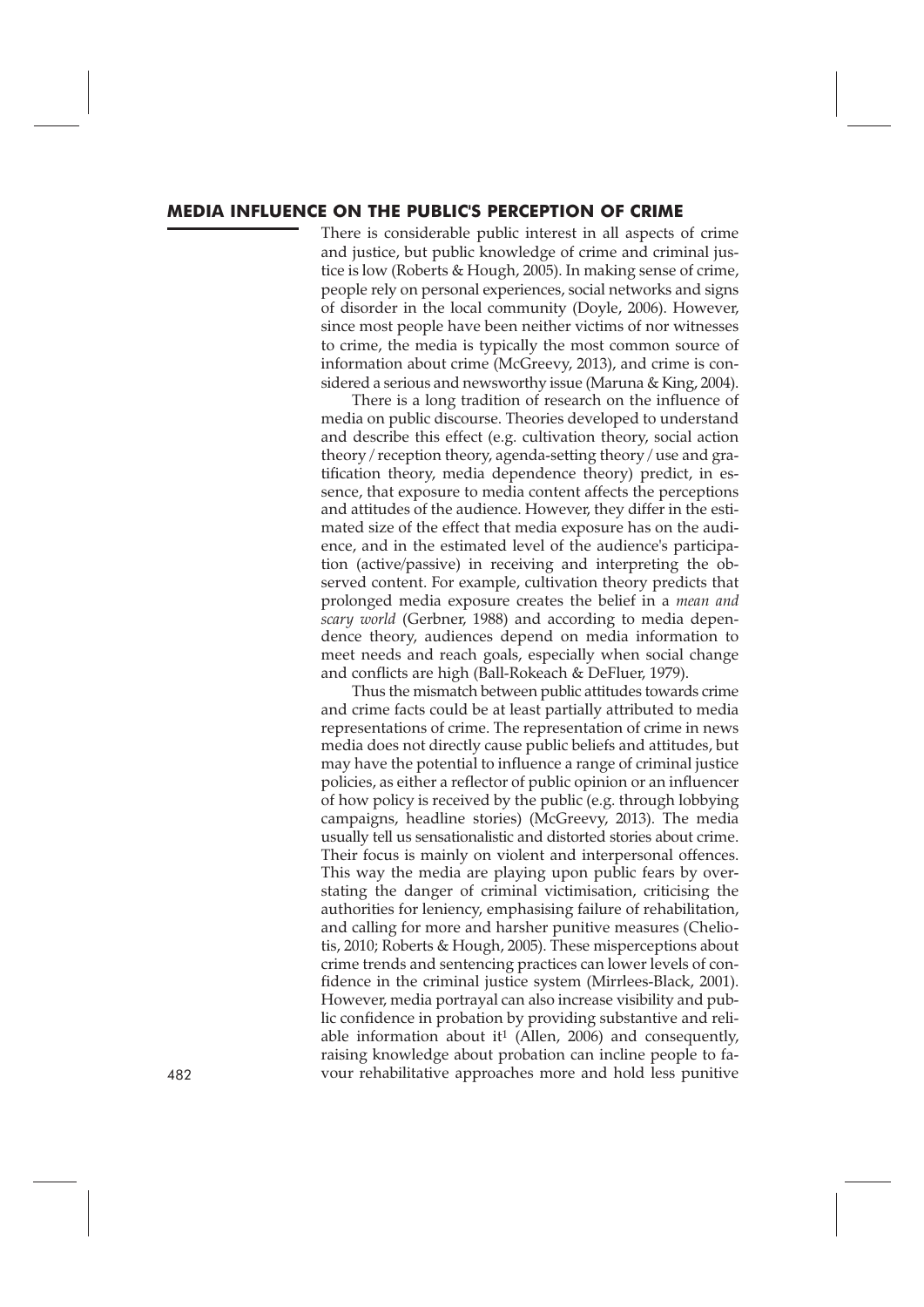SUČIĆ, I.: PORTRAYAL...

attitudes (Butter, Hermanns, & Menger, 2013). Thus, when trying to isolate and estimate the influence of media representation on the public, it is very important not to observe *crime in the media* as a unitary phenomenon but to take into account the diversity among news media organisations and formats, the content of the news, and audience heterogeneity (Doyle, 2006).

## **MEDIA PORTRAYAL OF PROBATION SERVICES**

Probation is an area of the criminal justice system that has had limited media exposure (Phillips, 2014), and, not surprisingly, there is relatively little research done on it. The most common approach employed in research to date is content analysis of a selection of stories on probation that appear in printed media over a certain time period in order to examine how media representation of probation and public attitudes towards probation have changed over time (e.g. Maruna, 2007; Hayes, 2013; Maguire & Carr 2013). Maruna's (2007) analysis showed that probation received positive media coverage until the 1970s, but that because of policy changes and increased political rhetoric around crime in recent years, probation has primarily been the subject of attention in the context of publicised failures. Similarly, Teague's (2002, p. 35) analysis of newspaper stories related to probation showed that community sentencing appears to be virtually invisible, and "hardly worth a serious discussion". An analysis by Hayes (2013) of 2000 newspaper articles published between 2003 and 2011 showed that community punishment is accepted by English newspapers as part of the criminal justice system, although there are conflicting opinions "as to what role these penalties should play within that system" (p. 34). Maguire and Carr's (2013) study of 542 newspaper articles over an 11-year period found that the majority of news stories about probation were either neutral or positive but noted a recent shift towards a more negative portrayal of probation that were a reflection of recent changes in the shape of penal-probation boundaries in Ireland.

The overall conclusion of previous research on the media portrayal of probation is that probation has not received much media attention particularly in comparison to other criminal justice institutions (e.g., prisons, the police, courts) (e.g. Maruna & King, 2008; Phillips, 2014), that probation had a marginal position (Mason, 2006), and it was often portrayed as inferior to incarceration (Hayes, 2013). Probation's "image problem" (Bauwens & Mair, 2012) could be partly a product of its ambiguous status as a combination of institutionalisation and community rehabilitation; questionable appropriateness and/ 483 or legitimacy; the fact that probation does not provide the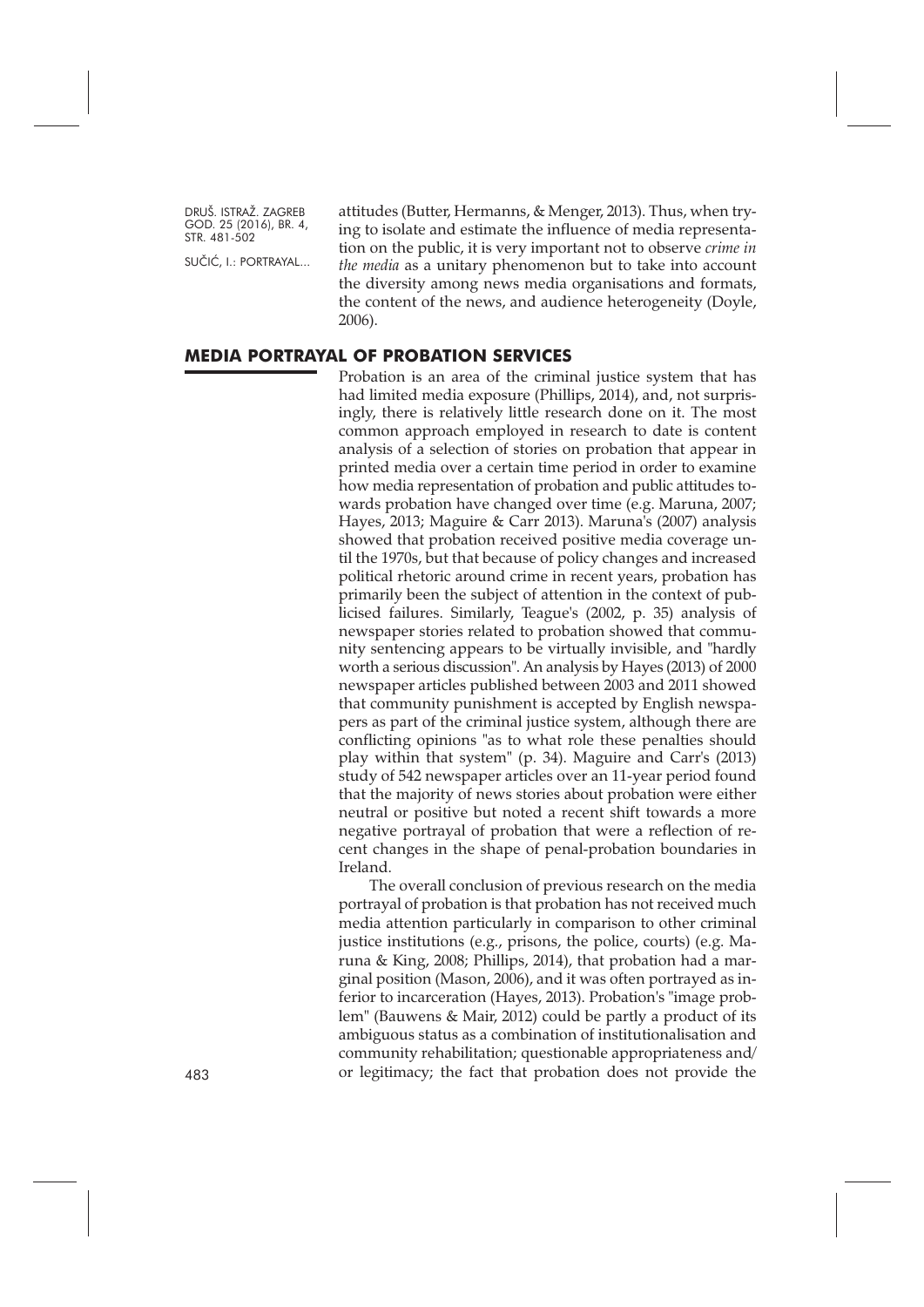SUČIĆ, I.: PORTRAYAL...

same volume of information of interest to the public as other criminal justice topics and may not have reason to disseminate as much information to the public as e.g. the police; but it could also be related to its portrayal in the media (Maguire & Carr, 2013; Roberts & Hough, 2005). Probation needs to use the media to increase understanding and support of its work; as regards community sanctions, "ignorance is a fundamental problem" (McNeill, 2009) which may lead to the reemergence of popular punitive measures and to demands for more expressive and emotive forms of punishment (Bauwens & Mair, 2012).

# **PROBATION SERVICE IN CROATIA**

The Croatian Probation Service is a state service, financed by the government and under the jurisdiction of the Ministry of Justice. It provides interventions for adult offenders only. The first Probation Act in Croatia was enacted in 2009. It defines the purpose of probation work as protection of the community from an offender's offending; re-socialisation and re-integration of offenders in the community; and provision of support to victims of crime, their families and families of offenders (Špero, 2015, p. 134). The first probation office, out of 11, opened in 2011. In 2013, after a wider reform of criminal laws (sanctions and procedures), the professional Probation Service became fully functional (Špero, 2015). Since the Service started with work, the caseload has constantly been increasing. For example, in 2013 the Service received 3304 new cases, and 3618 new cases in 2014 (Špero, 2015).

Croatian probation officers are civil servants, performing probation tasks through the entire criminal process, from pretrial to post-release supervision. They supervise the enforcement of obligations ordered by the public prosecutor and have a role in prison sentence management through the enforcement of protective supervision during conditional release from prison. The main probation officers' activities and tasks include: delivering reports to the authorities, assessing the offenders' risk and/or suitability for imposed alternative sanctions; organising and supervising the enforcement of imposed sanctions; drafting a special individualised treatment programme for offenders.

#### **STUDY GOAL AND AIMS**

The main goal of this study was to investigate the public image of probation in Croatia to show what the public is allowed to know about the implementation of probation service, and its relations to other criminal justice institutions. The particular aims were: (1) to investigate what themes emerged in the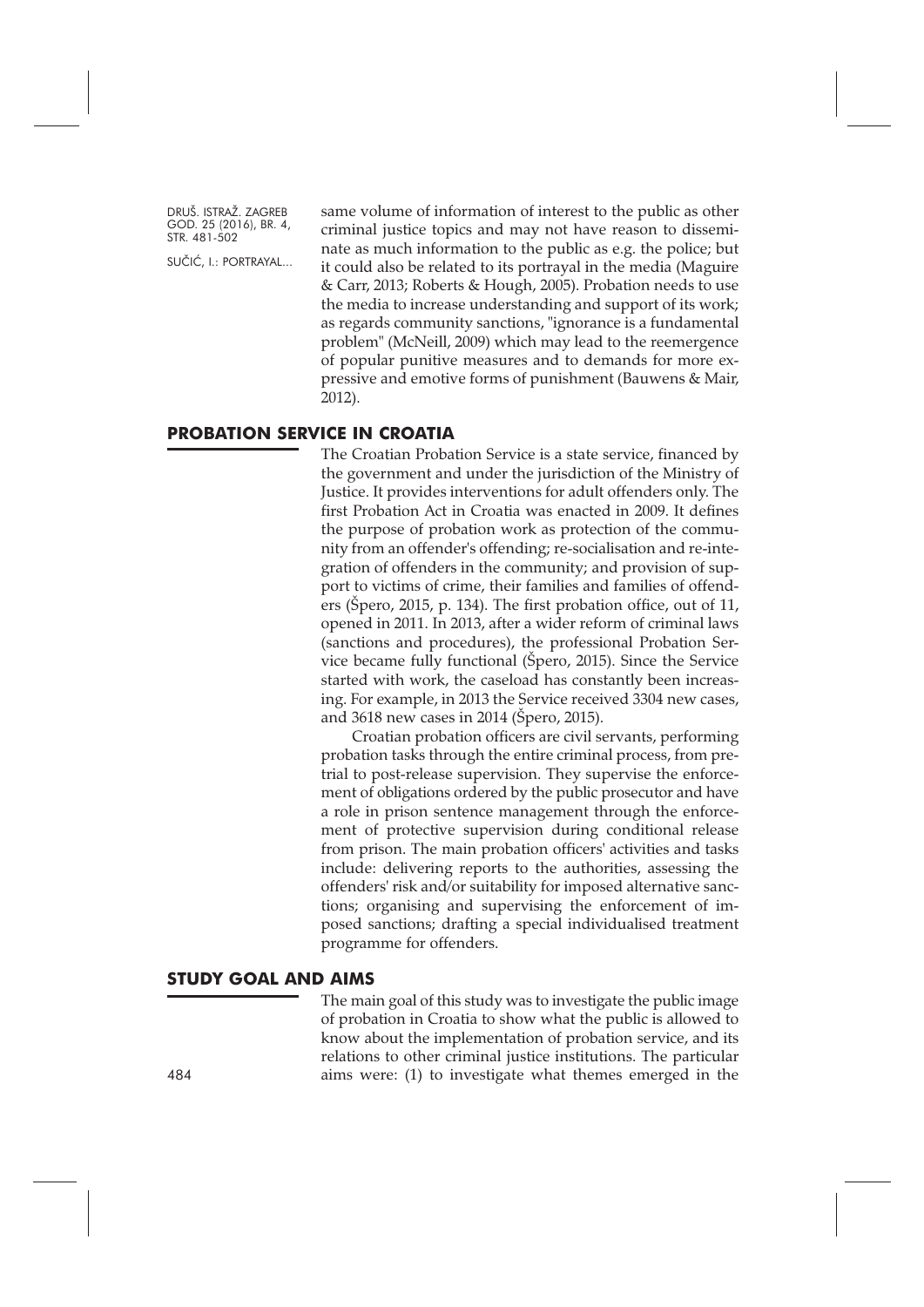SUČIĆ, I.: PORTRAYAL...

media's portrayal of probation and who were probation's key advocates, and (2) to analyse whether there was uniform presentation of probation in the media over time.

Since the establishment of probation and the enactment of new legislation related to probation and community sanctions was an important precondition for Croatia's joining the European Union (EU) in 2013 (Šimpraga, Maloić, & Ricijaš, 2014), it was hypothesised: (a) that probation legislation, regulations and expectations will be the main topics in the media; (b) that at the beginning of Service development, more positive information about it will be presented in the media, especially by politicians; (c) that one of the common themes within the media's portrayal will be one of naivety about, for example, probation's potential for reducing the prison population; (d) that with time, issues regarding probation will become more politicised and criticised in the media due to obstacles the probation service experienced in becoming fully operational.

This topic is important to explore because there is no available information on how probation is viewed by the public or even by certain groups of the public (e.g. politicians) and because narratives presented in the media, especially about the issues that people have little direct experience with (such as probation), can either lower or boost confidence in the criminal justice system in general, and probation service in particular. Lower confidence can make the public become less inclined towards favouring rehabilitative approaches, and prone to undervaluing probation work, stigmatising and discriminating against offenders under supervision and making offenders' resocialisation even more difficult. New insights on media representation of probation service could also be used by the professionals and politicians to develop more efficient public relations strategies in the promotion of probation service, helping to avoid punitive attitudes and rigorous political responses as the dominant means of increasing public security.

#### **METHOD**

To provide the greatest possible representation of the topic on probation and increase the validity, all news articles from Croatia's national and local newspapers and magazines were included in the study (Macnamara, 2005). Newspaper articles were analysed since they are generally more accessible and lead to better recall than other news sources (e.g., TV, internet) (Furnham, Gunter, & Green, 1990) and because mainstream newspapers have a more powerful influence on people's perceptions of public policies and political issues than 485 does television news (e.g., Brians & Wattenberg, 1996). News-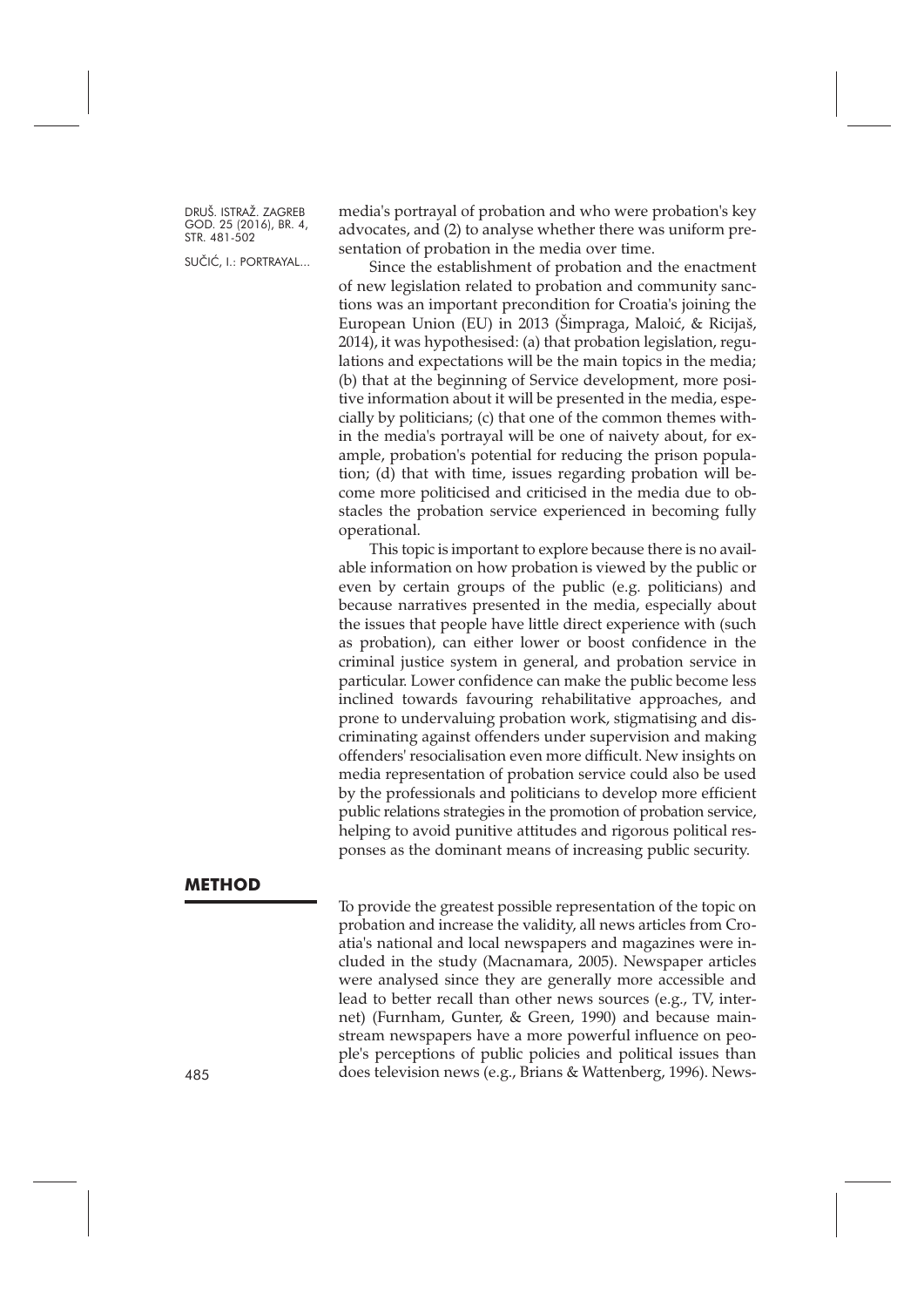SUČIĆ, I.: PORTRAYAL...

paper articles were located and collected using a press clipping agency's services because this approach provides fast and full access to all newspaper articles. The first year of this study, 2009, coincided with the year the Law on Probation was enacted and the Directorate for Criminal Law and Probation was established in Croatia. The end year of analysis, 2013, coincided with the wider reform of criminal laws in Croatia, and probation service becoming fully functional.

The unit of analysis was one newspaper article. Over the period in question, probation was mentioned in 533 national and local newspaper and magazine articles. Out of that, 390 news articles were included in the analysis, since the rest did not refer to the probation service or because they were identified as complete duplicates of other articles.

A primary researcher coded all sampled news articles. However, to ensure reliability of the study findings a sub-sample of 15% randomly selected news articles was coded by a second coder. Both coders were trained, and each coder coded the articles independently. Intercoder reliability proved to be satisfying.

To operationalise the patterns and themes that emerged throughout the articles, a structured closed-ended categorisation matrix was developed. The coding list consisted of the list of variables to be examined: general technical information about the news article, main article theme, different actors' experiences with and attitudes to probation, probation duties and instruments/technologies, expectations from probation, collaboration between probation service and other institutions. Each article was analysed based on the presence/absence of the categories in the coding list, assessed for overall content, themes and tone (positive, neutral-factual, negative). The frequencies of codes and classifications of information were calculated. After initial code identification, codes were matched up and collated with data extracts that demonstrate that code. The different codes were grouped into categories, and all the relevant coded data extracts within the identified categories were collated. Categories were then reviewed, refined and consequently organised into meaningful theme groups. The stories were repeatedly read in order to search for meanings and patterns, and the stories about probation were afterwards subsequently analysed using a thematic approach (Braun & Clarke, 2006). Recurring themes and patterns of response that emerged were analysed and reported in the context of the research questions that allowed for exploring the meanings and emphases in stories about probation (Michaelson & Griffin, 2005).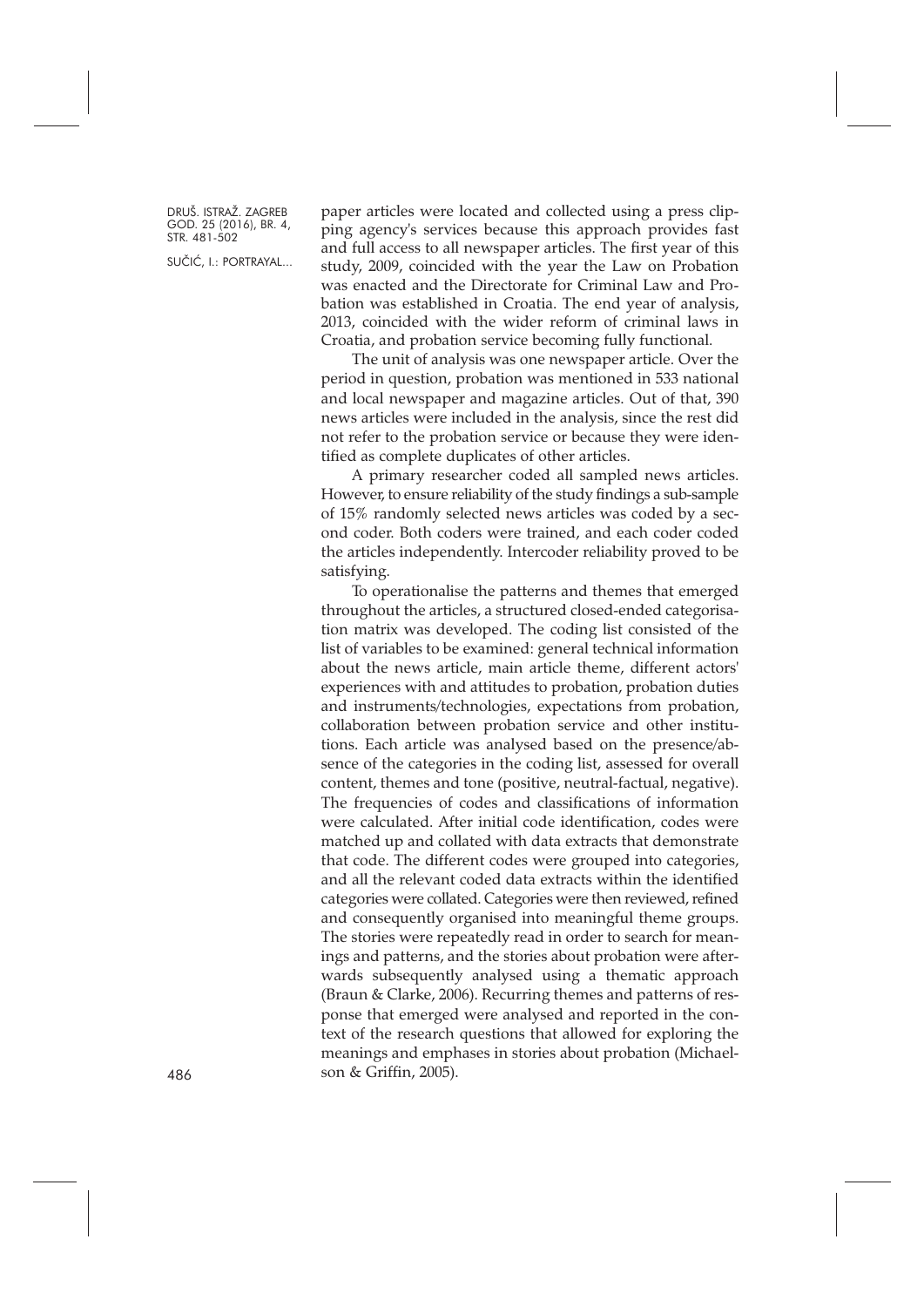#### **RESULTS AND DISCUSSION**

In Croatia over the 5-year period, most of the articles on probation were published in daily newspapers, articles about probation were generally short, probation was not generally the main story topic, probation-related headlines rarely appeared on newspaper cover pages, and issues on probation were mainly superficially discussed (Table 1).

| $\supset$ TABLE 1<br>Descriptive                         | Variables                                                   | Categories within variables                                                              | $(\%)$<br>82.5<br>11.6<br>3.6<br>2.3<br>27.8<br>24.9<br>14.9<br>13.1<br>11.1<br>8.2<br>42.4<br>40.1<br>8.8<br>7.5<br>1.3<br>40.3<br>30.8<br>14.7<br>13.4 |
|----------------------------------------------------------|-------------------------------------------------------------|------------------------------------------------------------------------------------------|----------------------------------------------------------------------------------------------------------------------------------------------------------|
| information on<br>newspaper articles on<br>probation (%) | Type of the<br>newspaper                                    | daily newspapers<br>weekly<br>other<br>monthly                                           |                                                                                                                                                          |
|                                                          | Length of<br>the article                                    | 25% of page or less<br>$> 1$ page<br>75% of page<br>50% of page<br>30% of page<br>1 page |                                                                                                                                                          |
|                                                          | Type of<br>the article                                      | short report<br>news<br>interview<br>review<br>column                                    |                                                                                                                                                          |
|                                                          | Size of the title                                           | medium<br>big<br>headline<br>small<br>no title                                           | 0.8                                                                                                                                                      |
|                                                          | Probation topic<br>main topic<br>Information<br>elaboration | sporadic topic<br>equally important as other topic                                       | 55.4<br>38.5<br>6.2                                                                                                                                      |
|                                                          |                                                             | superficial (just description)<br>in-depth analysis                                      | 81.0<br>19.0                                                                                                                                             |

Altogether, it can be argued that probation in Croatia has relatively low media visibility. However, it is not known whether other criminal justice sanctions (e.g., prison sentences) are more or less present in the media than probation sentences because there has yet been no comparative analysis (Maguire & Carr, 2013). Owing to different methodologies, traditions and time frames, it is difficult to compare probation's media visibility with existing analyses of media coverage on probation in other jurisdictions (e.g. Bauwens & Mair, 2012). Moreover, because more serious and/or unusual offen-487 ces, highly publicised cases, and scandals are most likely to earn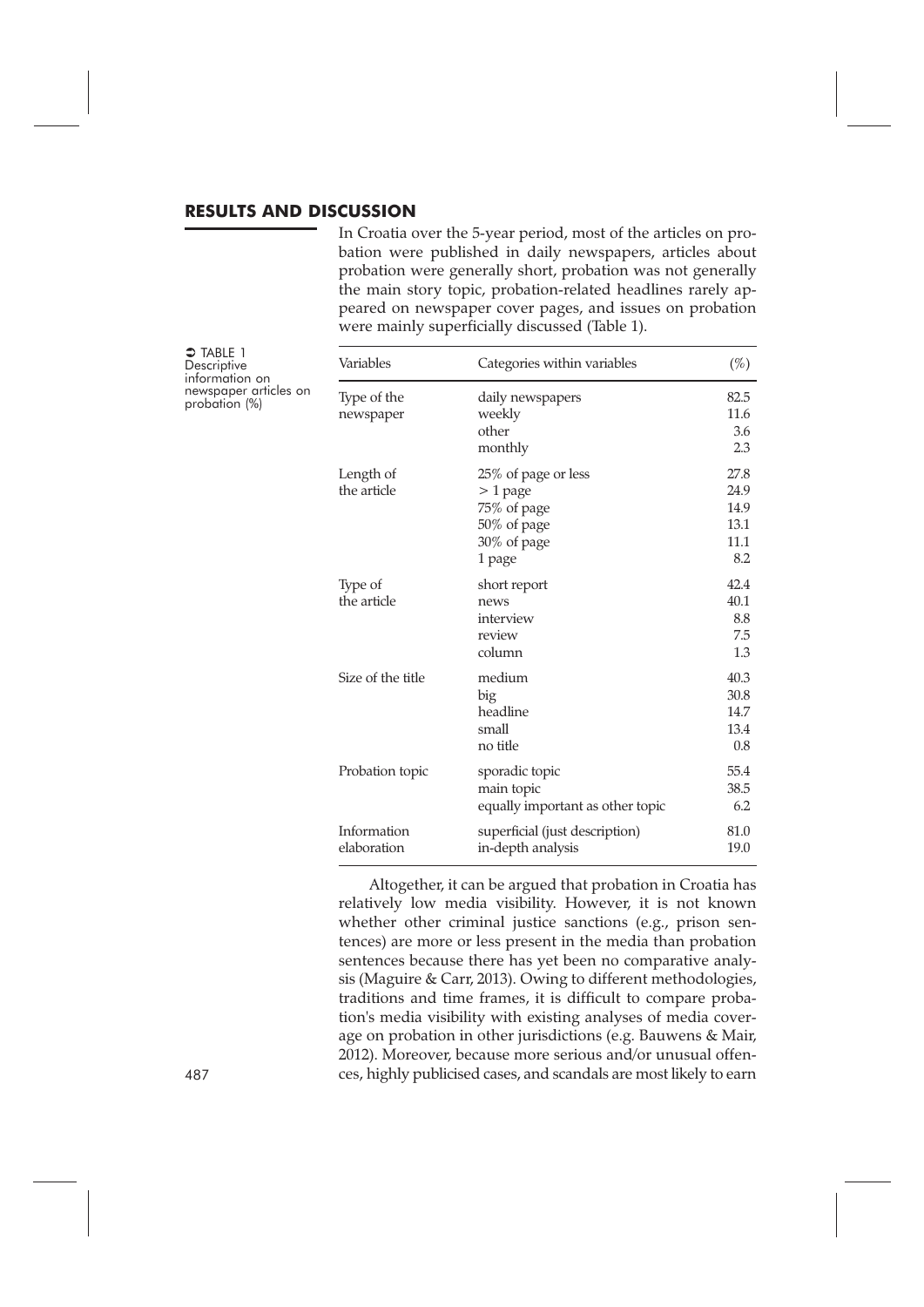SUČIĆ, I.: PORTRAYAL...

more media coverage (Greer & Reiner, 2012), it is perhaps not detrimental for probation to have such low visibility.

In three-quarters of the newspaper articles, the term probation was not explained (75.3%), which is particularly interesting given that the 2014 data showed that 87.3% of the Croatian public did not know what the term meant2 (Pilar's barometer of Croatian society, 2014). When existing, the definition of probation was mostly very short (e.g. *system of supervised freedom, system of conditional freedom, or system of sanction execution out of prison*). Also, only a quarter or less than a quarter of the news articles included a description of some personal experience with probation (20.3%), collaboration of probation service with other institutions (25.6%), and probation's mechanisms and instruments (22.1%).

| <b>Themes</b>                                  | % out of 390 articles |
|------------------------------------------------|-----------------------|
| Legislation                                    | 22.3                  |
| Prediction for and expectations from probation | 19.7                  |
| Experiences with probation                     | 16.9                  |
| Probation officers' duties                     | 15.9                  |
| Probation system's development                 |                       |
| (e.g. opening of new regional offices)         | 13.1                  |
| Employment in the probation service            | 6.9                   |
| Other topics                                   | 2.8                   |
| International examples                         | 1.8                   |
| Victims' and witness' support                  | 0.5                   |
|                                                |                       |

As expected, probation legislation, regulations and expectations for the service were the two main topics in the media (Table 2) because between 2009 and 2013 Croatian probation service and probation policy was especially influenced by the politicisation of criminal justice policy as a result of necessary changes in Croatia's judiciary and laws that were imposed by the EU and its regulations in the process of Croatia's joining the EU. There were also personnel changes in the Ministry of Justice and Probation Service following parliamentary elections in 2011. In Croatia between 2009 and 2013, three Minister of Justice positions changed, three heads of the Probation Service positions changed, and two probation laws changed (*Official Gazette*, 153/2009; 143/2012). Even more, probation's official titles also changed three times over this 5 year-period; "victims' and witnesses' support" was included and then excluded from the official title which clearly indicate the difficulties in articulating the public image of probation. In 2009 the official probation service title was *Directorate for Probation*; in 2010 it changed its name to the *Directorate for Probation and Victims and Witnesses Support*, and in 2012 to the *Sector for Probation*. Similarly, in the Republic of Ireland, dur-

 $\supset$  TABLE 2 Dominant themes in the newspaper articles on probation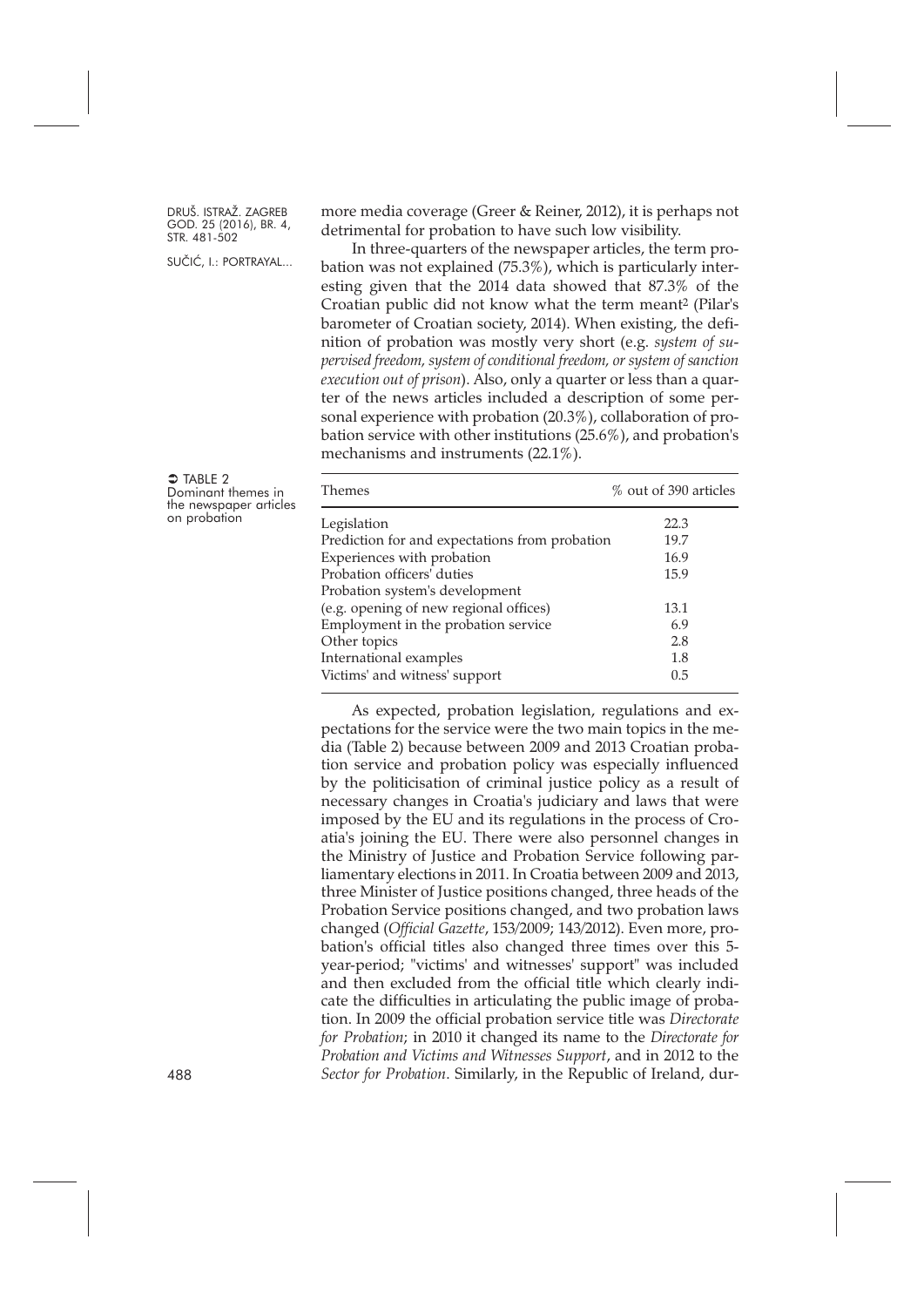| Expectation              | % of times mentioned in 390 articles |
|--------------------------|--------------------------------------|
| Fewer people in prison   | 45.9                                 |
| Fewer expenses           | 21.0                                 |
| Other expectations       | 16.7                                 |
| Resocialization          | 12.8                                 |
| Less crime               | 7.9                                  |
| More work places         | 6.4                                  |
| Joining the EU           | 6.4                                  |
| More human system        | 5.9                                  |
| Better social security   | 3.6                                  |
| More quality sanctions   | 3.3                                  |
| System unload            | 3.1                                  |
| Victims' support         | 2.6                                  |
| Failure                  | 2.6                                  |
| More work for police     | 1.8                                  |
| Easier job for judges    | 1.3                                  |
| Offenders' monitoring    | 1.3                                  |
| Greater expenses         | 1.0                                  |
| Greater corruption       | 0.8                                  |
| Keep family intact       | 0.5                                  |
| Criminals will walk free | 0.5                                  |
| More work for POs        | 0.5                                  |
| Less biased judges       | 0.3                                  |
| Harder work for judges   | 0.3                                  |
|                          |                                      |

ing the rebranding of probation in 2006, the word "welfare" was removed from its official title (Maguire & Carr, 2013).

Probation service establishment was accompanied with positive predictions and expectations in the media (Table 3). Prisons were obviously used as benchmarks in emphasising the Croatian probation service's benefits<sup>3</sup> similarly to other jurisdictions, e.g. Ireland (Maguire & Carr, 2013). Probation was glorified in the media as the best (and only) solution for problems facing the prison system (e.g., *overcrowding, inhumanity, ineffectiveness, expense*). As such, the probation rhetoric in almost half of the articles emerged as "fewer people in prisons" (Table 3). However, most of the analysed press failed to explore the underlying reasons for prison overcrowding or offer any deeper elaboration of penal policies, whether prisons or probation.

Probation was also presented as the solution for overcoming problems identified by European politicians such as human rights violations in prisons and out-of-date penal policies. The press intensively confronted the Croatian public with the fact that the prison system was not particularly effective in reducing recidivism; that poor prison conditions were harmful to health and safety; and that there was an urgent 489 need for the humanitarian approach of probation (see Che-

 $\supset$  TABLE 3 Expectations from<br>probation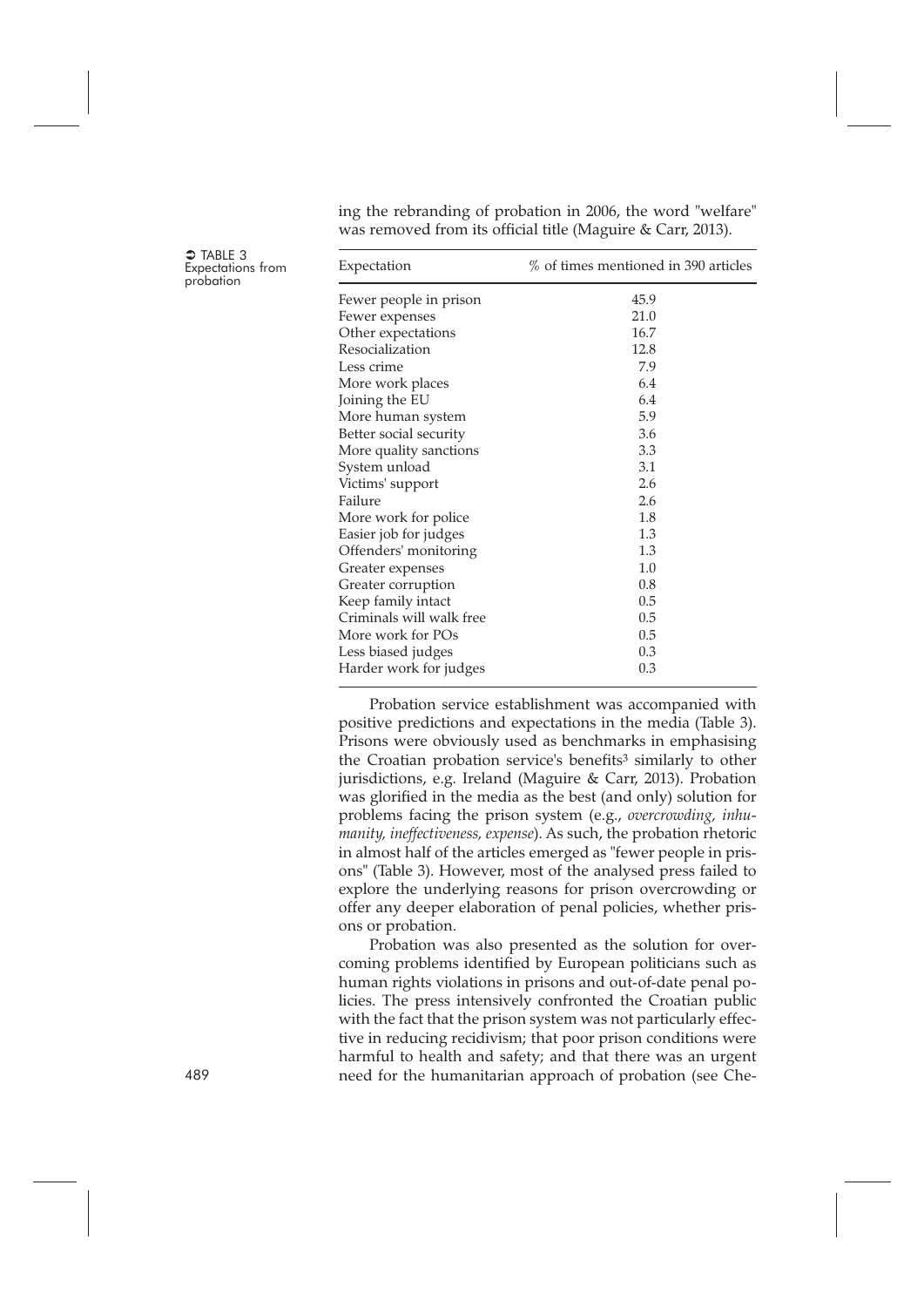SUČIĆ, I.: PORTRAYAL...

ung, 1988). Thus, probation was presented as not only aiming at public protection but also at the social inclusion of offenders, their resocialisation, rehabilitation and reintegration into society (Bauwens, 2011). Probation's transformative potential, humanitarian side of the penal and judicial system, and societal redemption was especially stressed.

The economic benefits of probation versus prison were also emphasised. The newspaper articles argued that probation would be less expensive (than prison),<sup>4</sup> and produce more work places. These repeated claims of reduced expenses over the 5-year period surely safeguarded probation from criticism to a certain degree (see Fitzgibbon, 2012).

Among the negative predictions or expectations for probation, the most commonly mentioned was that offering probation in Croatia was merely a concession to the EU, that probation was a failure, and that it would produce even more work for police, and result in higher expenses (Table 3). In addition, probation was seen as a *soft option*, frequently equated with escaping or avoiding prison sentences and with freedom (see Hayes, 2013; Teague, 2002).

| Actor                    | Number of articles | % positive experience |  |  |
|--------------------------|--------------------|-----------------------|--|--|
| Offender                 | 37                 | 87.2                  |  |  |
| Probation officer        | 12                 | 50                    |  |  |
| Firm/NGO                 | 9                  | 100                   |  |  |
| Head of probation office | 6                  | 50                    |  |  |
| Judge                    | 6                  | 66.7                  |  |  |
| Offender's family        | 3                  | 100                   |  |  |
| Police officer           | 2                  | 100                   |  |  |
| Victim                   | 1                  | 100                   |  |  |
| Witness                  |                    | 100                   |  |  |
| Social worker            |                    | 100                   |  |  |

Only one-fifth of the newspaper articles included a description of some aspect of personal experience with probation (20.3%), and, as expected, due to the promotion of the new national service, the majority of the newspaper articles described positive experiences (Table 4). Offenders' experiences prevailed, while experiences of probation officers, and others involved in probation were rarely described. It was interesting that offenders' experiences were described mainly as positive,5 whereas this was the case for only 50% of the probation officers' experiences. Offenders' positive experiences mostly referred to their experiences with community work, such as: P. Č., sentenced to 730 hours of community work in a public kitchen, said, "...This is for me a type of redemption to society…They did not think I would try as hard as I did. I like it here, and I am even thinking of continuing volunteering here

 $\bigcirc$  TABLE 4 Actors whose experiences were described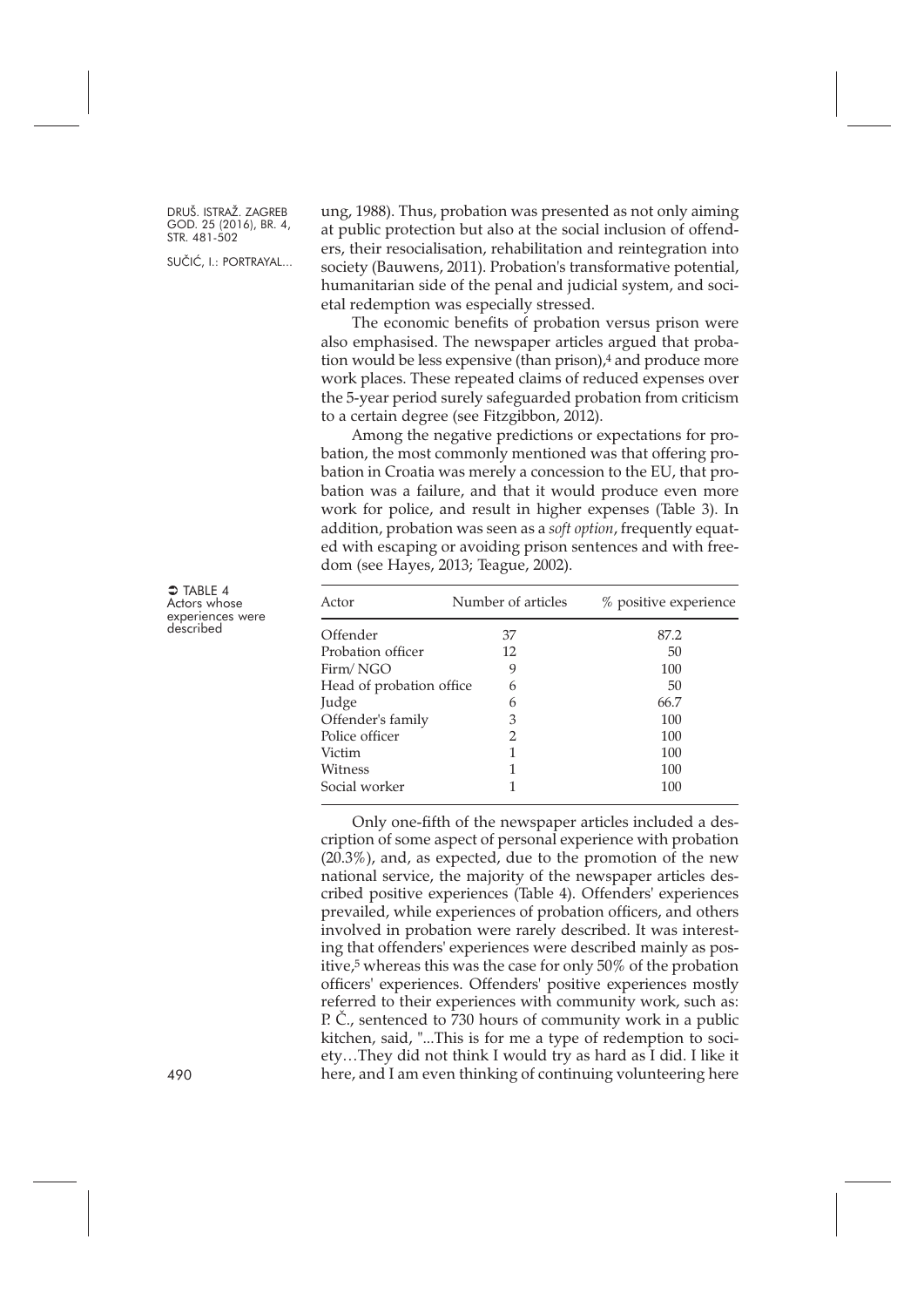SUČIĆ, I.: PORTRAYAL...

in the public kitchen in the future from time to time, after I serve this sentence" (Ciglenečki, 2013, p. 5). However, in articles probationers were never referred to as "clients" but always as "offenders", and their offences were usually over-emphasised, adding to their dangerousness and dysfunctional personalities. Due to the dominance of "celebrity culture", (Greer, 2007) it was not surprising that Croatian journalists were eager to use politicians and celebrities who were sentenced to community work as (*anti)models* of probation on the newspaper cover pages (e.g. an ex-Minister of Agriculture sentenced to community work in public kitchen).

Probation officers' positive experiences were related to their satisfaction with the small numbers of probationers who breached orders, the very positive feedback from probationers who were sent to perform community work and from their employers, and the successful collaborations with state and local firms and organisations as well as NGOs in offering community work. For example, one offender's employer said: "He was extremely hard-working and a good worker. If I could, I would immediately offer him a permanent job. Whatever I gave him to do he would do it immediately, without complaining. He was really an ideal worker" (Kokoruš, 2013, p. 13). Negative probation officers' experiences were related to case- -overload, shortages of probation officers and official cars, and the still insufficient numbers of contracts with firms to offer community work (e.g., Bašić, 2012; Rosić Zrinski, 2012).

| Types of probation work   | % out of 266 articles |  |  |  |
|---------------------------|-----------------------|--|--|--|
| Community work            | 51.5                  |  |  |  |
| Protective supervision    | 33.5                  |  |  |  |
| Home imprisonment         | 30.1                  |  |  |  |
| Electronic monitoring     | 30.1                  |  |  |  |
| Risk assessment           | 11.3                  |  |  |  |
| Alcohol treatment         | 6.8                   |  |  |  |
| Victims' support          | 4.9                   |  |  |  |
| Conditional sentence      | 4.1                   |  |  |  |
| Opinions to the courts    | 3.8                   |  |  |  |
| Psychosocial treatment    | 3.0                   |  |  |  |
| Police curfew             | 1.9                   |  |  |  |
| Individual treatment plan | 1.9                   |  |  |  |
| Drug testing              | 1.5                   |  |  |  |

In almost a third of the newspaper articles (31.8%) the probation work type was not mentioned. In the rest of the analysed articles the biggest attention was given to community work and protective supervision (Table 5) which corresponds to the high prevalence of community work orders that 491 the Service currently supervises (2061 out of a total of 3000

 $\bigcirc$  TABLE 5 Types of probation work and tasks mentioned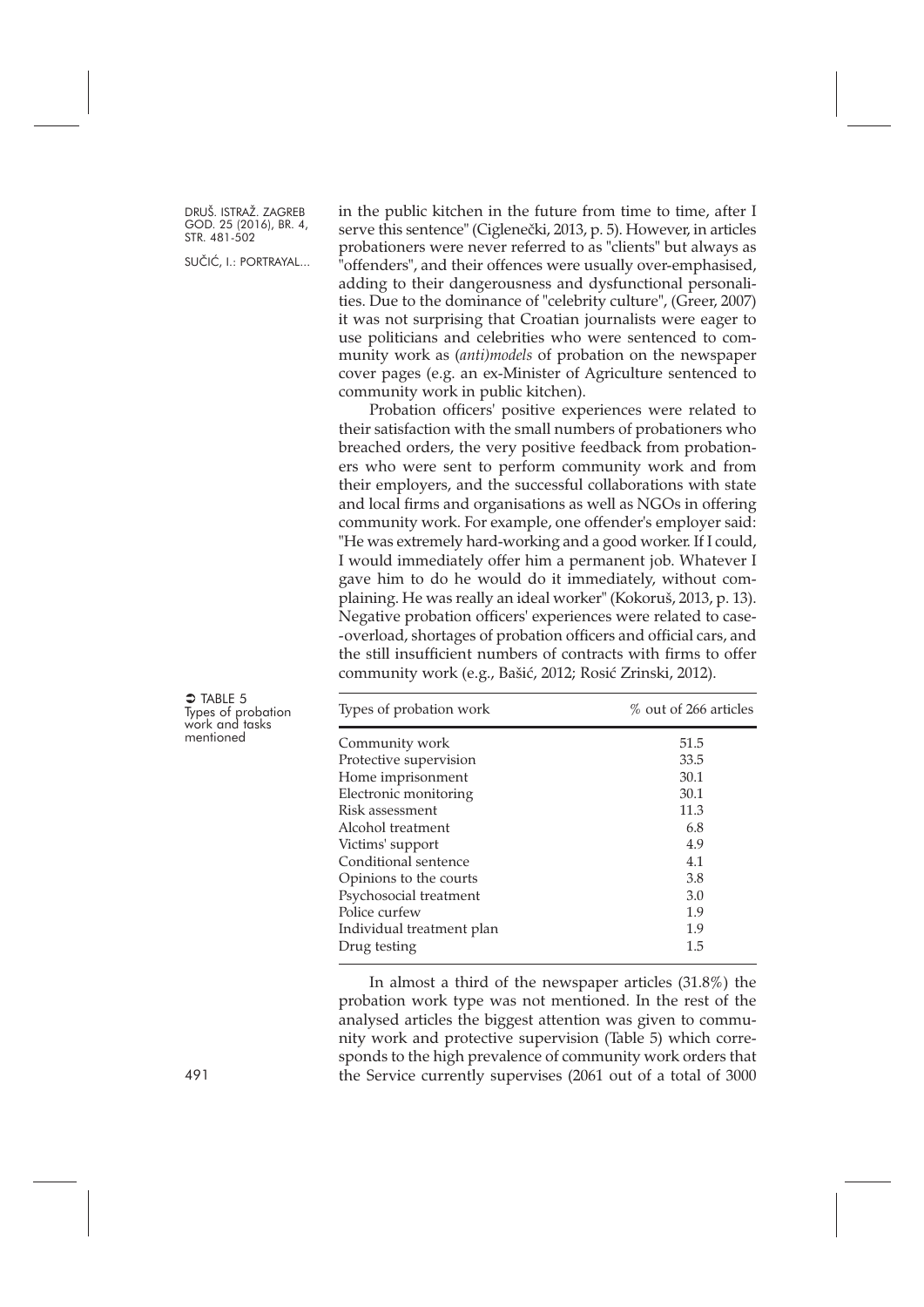SUČIĆ, I.: PORTRAYAL...

cases, Špero, 2015). Community work was positively presented in the media, particularly that which benefited the local community. Thus, community work was usually described as: *an effective response to probationers' numerous problems; an opportunity for societal redemption; valuable work experience that probationers had rarely or never had before; having more positive effect than prison; increasing probationers' dignity; and a sentence that did not isolate them from their communities and families*. Almost a third of the analysed newspaper articles talked about home imprisonment and electronic bracelets even though these types of supervision do not exist in probation practice in Croatia. Thus, the probation service was frequently criticised for the never-fulfilled promise to introduce electronic bracelets: "changes in Ministers (of Justice) disenabled the use of electronic monitoring because no one wanted to make the decision about it; …countries in the region adopted the model of electronic monitoring and used EU sources for it, and now there is no money left for electronic monitoring in the (Croatian) national budget" (Borovac & Zrinjski, 2013, p. 25).

 $\supset$  TABLE 6 General attitude towards probation in news articles

| General tone          | % out of 390 articles |
|-----------------------|-----------------------|
| Positive              | 48.1                  |
| Negative              | 24.7                  |
| Negative and positive | 10                    |
| Neutral (only facts)  | 7.5                   |
| Cannot be decided     | 0.7                   |

Generally, news articles that referred to probation were considered positive in tone (Table 6), which is similar to the media's portrayal of probation in Ireland (Maguire & Carr, 2013) but in contrast to the media's prevailing negative tone on probation in England (Fitzgibbon, 2012) and Belgium (Bauwens & Mair, 2012). It was interesting that when probation in Croatia was the main topic of the article, the tone was deemed positive in most cases (50.8%) but when probation was the secondary topic, the articles' tones were mostly deemed to be negative (65.5%). Articles on the topics of probation predictions and expectations and probation system development were more often deemed positive. Positive portrayals of probation were related to its promotion at both the individual (probationer) and societal levels, but mostly in comparison with the negative aspects of the prison system. The opposite was found, however, for articles about laws and regulations and about experiences – these articles were more often categorised as negative in tone. The negative aspects of the newspaper coverage critiqued the probation system's inadequate functioning in practice and much less often referred to the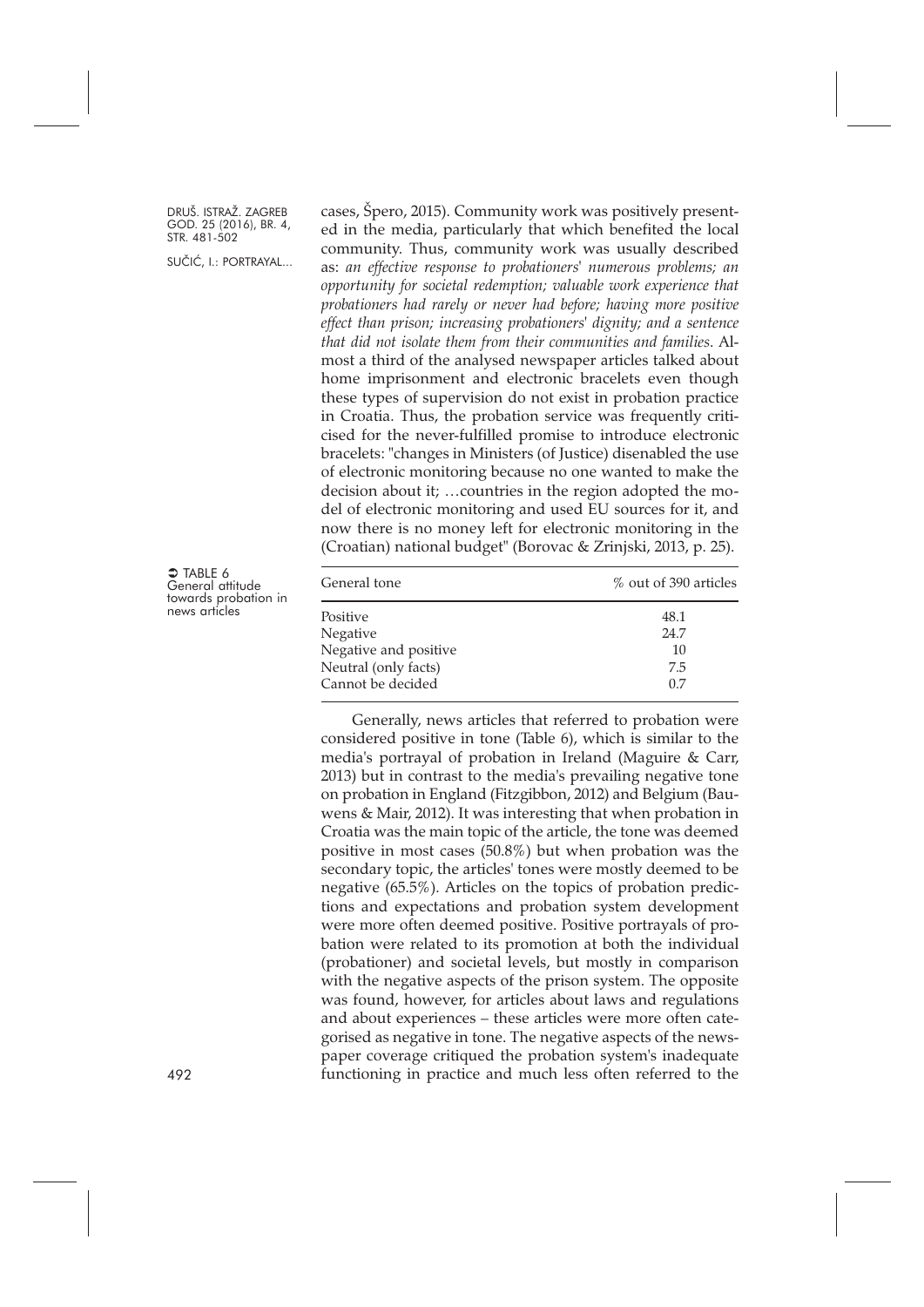SUČIĆ, I.: PORTRAYAL...

perceived leniency of probation orders. Some of the critiques were: "The probation office has only one secretary, phone and fax – probation is a dead letter" (Cmok, 2011, p. 16); "The practice of alternative sanctions is rare, so the law (on probation) is non-existent" (Jakubin, 2011, p. 3); "The purpose of the probation law is just to rebalance the national budget. Existing measures are already embedded in the law, so it is hypocrisy to offer the same measure under a different name" (Raić Knežević, 2009, p. 3). The course of probation's development in Croatia was also criticised by EU politicians because of the "inadequate storage of computers, software delays, shortages of official cars and probation officers, lack of space for probation officers, large numbers of unsolved cases, decreased probation sentencing because of case overload, the failure to introduce electronic monitoring, and the lack of furniture in probation offices caused by the failure of two public procurement tenders" (Raić Knežević, 2011, p. 4).

Only between one-fifth and one-quarter of the newspaper articles included a description of cooperation with other institutions and/or professionals (25.6%), or supervision mechanisms and technologies (22.1%). Typical descriptions included collaborations with local firms and NGOs with whom the Probation Service had signed contracts to provide community work for offenders. It was somewhat surprising that collaboration with other organisations and professionals (e.g. judges, police, local communities or social workers) was so scarcely mentioned in the media given that probation is not a closed system guided by autonomous values but tends to be developed or accomplished with other agencies and professionals. Especially in recent years, the emphasis on the importance of partnerships with other agencies and professionals has increased (e.g., Maloić & Rajić, 2012; Rumgay, 2007).

Journalists, Ministers of Justice, politicians and professionals from the Probation Service and other politicians were the actors who most frequently expressed their opinions on different aspects of probation service<sup>6</sup> (Table 7).

Journalists' attitudes towards probation were mainly positive (Table 7), especially in describing the development of the probation system, predictions and expectations, probation duties and officers' and offenders' experiences. But it is not clear whether this was the result of "probation workers cultivating local media contacts and succeeding in getting out good news" (Mawby & Worrall, 2011, p. 18) – thereby promoting probation – or because they were members of teams of professional journalists and public relations professionals who were hired by the Ministry of Justice to publicly promote probation, or whether they were expressing their genuine pro-493 fessional opinions. Journalists' main critiques were pointed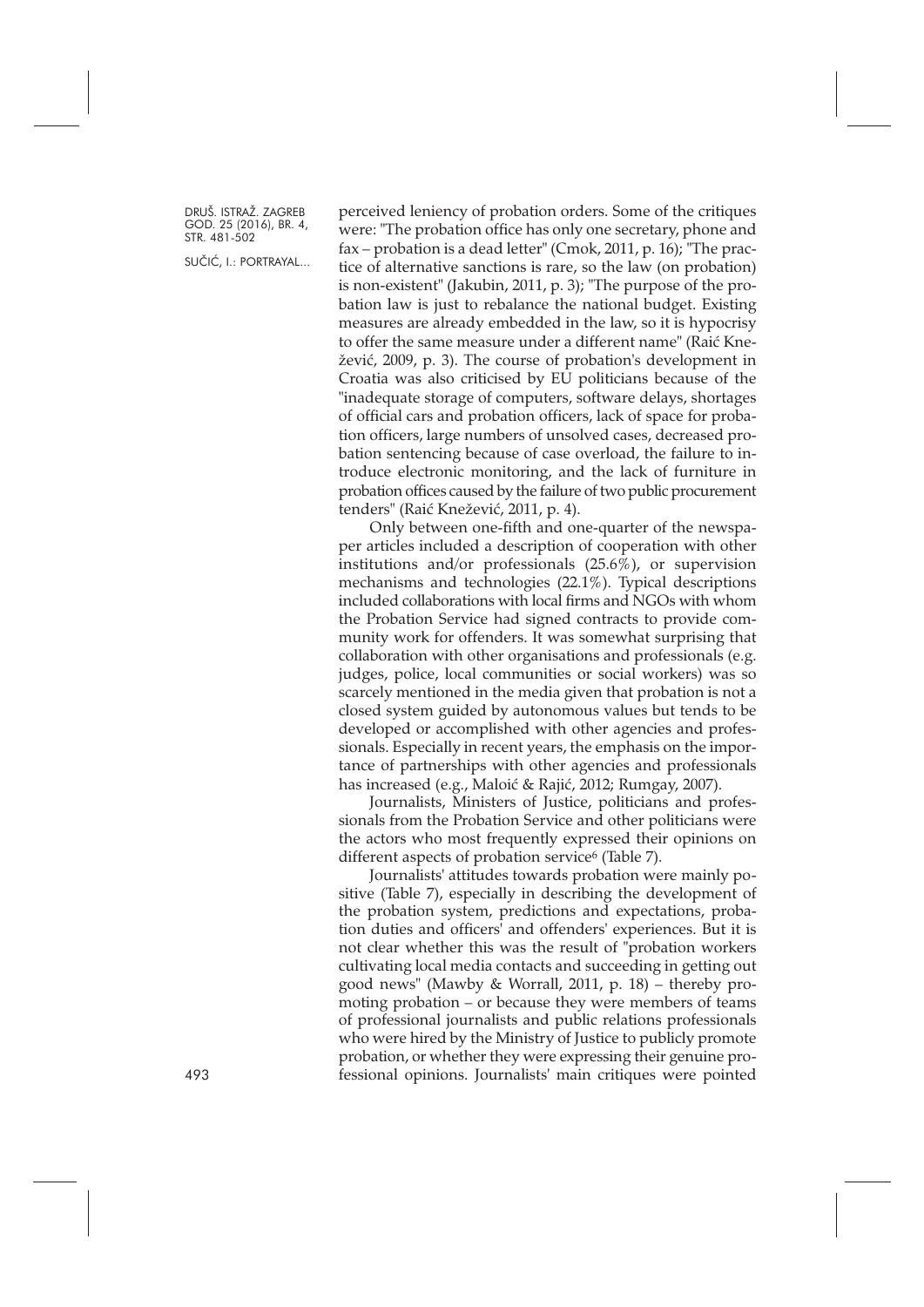SUČIĆ, I.: PORTRAYAL...

towards the failure of developing a fully functional probation service over a period exceeding four years. They were especially critical of the announced introduction of electronic monitoring that had never started (and e.g., *spent 1,2 million Euro from European funds on that 'project*') and the lack of adequate resources' reassurance for making probation offices functional (e.g., *insufficient number of official cars, probation officers, contracts with institutions that will enable community work*).

|                                     | Attitude       |                                           |              |                  |       |                |
|-------------------------------------|----------------|-------------------------------------------|--------------|------------------|-------|----------------|
| Actors                              | negative       | negative<br>and positive positive neutral |              |                  | Total | %              |
| Journalists                         | 17             | 14                                        | 57           | 6                | 95    | 25.2           |
| Ministers of Justice                | 1              | 1                                         | 83           | $\overline{4}$   | 90    | 23.9           |
| Probation Service                   |                |                                           |              |                  |       |                |
| (Sector for Probation)              | $\overline{2}$ | $\theta$                                  | 40           | $\overline{2}$   | 44    | 11.7           |
| Politicians                         | 14             | 1                                         | 13           | $\mathbf 1$      | 29    | 7.7            |
| Probation officers                  | $\theta$       | $\theta$                                  | 14           | 1                | 15    | $\overline{4}$ |
| Offenders                           | 0              | $\theta$                                  | 14           | $\theta$         | 14    | 3.7            |
| Lawyers                             | 6              | 1                                         | 6            | $\boldsymbol{0}$ | 13    | 3.4            |
| Firms                               | 0              | $\theta$                                  | 13           | $\theta$         | 13    | 3.4            |
| Others                              | $\overline{2}$ | $\theta$                                  | 9            | 1                | 13    | 3.4            |
| Judges                              | 1              | $\overline{4}$                            | 6            | 1                | 12    | 3.2            |
| Scientists                          | 0              | $\theta$                                  | 12           | $\theta$         | 12    | 3.2            |
| <b>NGO</b>                          | 0              | $\theta$                                  | 10           | $\theta$         | 10    | 2.7            |
| Prison managers                     | 2              | 2                                         | 4            | $\theta$         | 9     | 2.4            |
| Foreign politicians                 | $\theta$       | 1                                         | 3            | $\theta$         | 4     | 1.1            |
| Other professionals (psychiatrists, |                |                                           |              |                  |       |                |
| police officers, social workers)    | $\theta$       | $\boldsymbol{0}$                          | $\mathbf{2}$ | $\boldsymbol{0}$ | 3     | 0.8            |
| Government                          | $\theta$       | $\theta$                                  | 1            | $\overline{0}$   | 1     | 0.3            |
| Total                               | 45             | 24                                        | 287          | 16               | 377   | 100            |
| %                                   | 11.9           | 6.4                                       | 76.1         | 4.2              |       |                |

**O** TABLE 7<br>Main actors in newspaper articles and<br>valence of their<br>attitude towards<br>probation

It is indicative that the main spokesmen for probation, aside from journalists, were not probation officers themselves but politicians. Ministers of Justice and politicians more frequently expressed opinions on probation laws and regulations and on predictions and expectations, while the Probation Service mainly discussed the development of the probation system. The attitudes expressed by the Ministers of Justice, the professionals from the Probation Service, probation officers and probationers towards different aspects of probation were almost all positive. Politicians expressed positive opinions on probation less frequently but their negative opinions on probation were mainly the result of the critique directed towards their political opponents who were supporting probation. For example, the Croatian Minister of the Interior voted against amendments of the Law on Probation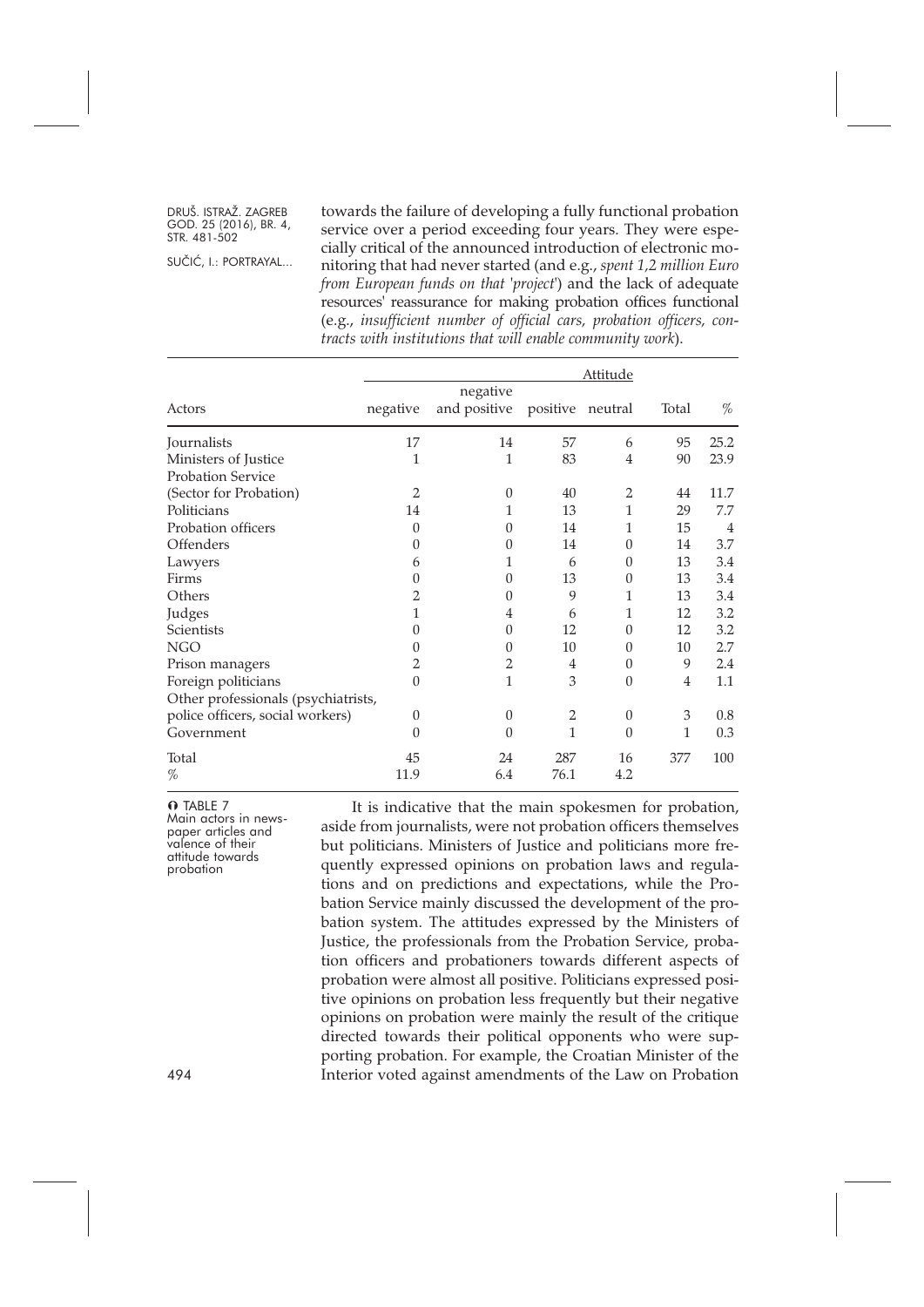in order "to protect police officers from getting more work" and another politician commented that a similar law on probation had already existed in Croatia for many years but was never put into practice due to a lack of financial means (F. L., 2012). **U** TABLE 8<br>General tone of the newspaper articles<br>towards probation,<br>and theme coverage<br>per year

| Article topic                 | Year $(\% )$ |      |      |      |          |  |
|-------------------------------|--------------|------|------|------|----------|--|
|                               | 2009         | 2010 | 2011 | 2012 | 2013     |  |
| Regulations and legislation   | 46.6         | 17.3 | 11.7 | 46.7 | 8.4      |  |
| Expectations from probation   | 66.3         | 42.7 | 41.2 | 27.2 | 25.4     |  |
| Employment                    | 5            | 21.3 | 11.7 | 6.5  | $\Omega$ |  |
| System development            | 16.8         | 34.6 | 23.5 | 17.4 | 12.7     |  |
| Probation work tasks          | 19.8         | 33.4 | 39.2 | 30.4 | 24       |  |
| Experiences                   | 5            | 2.7  | 17.6 | 27.2 | 59.1     |  |
| Total media coverage per year | 25.9         | 19.2 | 13.1 | 23.6 | 18.2     |  |
| Positive article tone         | 32.6         | 20.9 | 9.1  | 15.0 | 22.5     |  |
| Negative article tone         | 6.9          | 3.4  | 31   | 44.8 | 13.8     |  |

There are some variations in the number of articles on probation over time, but overall coverage within the newspapers did not increase (Table 8). Over the period of five years, probation was a somewhat more frequent theme in 2009 and 2012. In 2011 and 2012, criticism of probation became somewhat more pronounced, most likely because supporters of the probation service were using the media to portray a positive image of the service in the beginning, but then disappointment, when it finally came to putting words into actions, produced considerable negative criticism of probation in the media in the later years. However, during 2013, when all probation offices became fully functional, there were also a number of government initiatives (e.g. distribution of promotion leaflets and brochures, presentations in the regional offices and in the media) aimed at increasing public knowledge on probation and providing more accurate and complete information about probation to the public (Ministry of Justice, 2014), and media portrayal of probation moved in the direction of story-telling about probationers' personal experiences. Thus it seemed that those efforts stopped the trend of negative reporting about the probation system.

Also, it was interesting to observe how the focus of the newspaper articles changed over time (see Table 8). While interest in writing about predictions and expectations significantly declined over years, interest in writing about personal experiences increased. Also the print media in Croatia were recently more focused on examples of successful collaboration between the probation service and local firms and NGOs 495 in carrying out community work. Thus there were several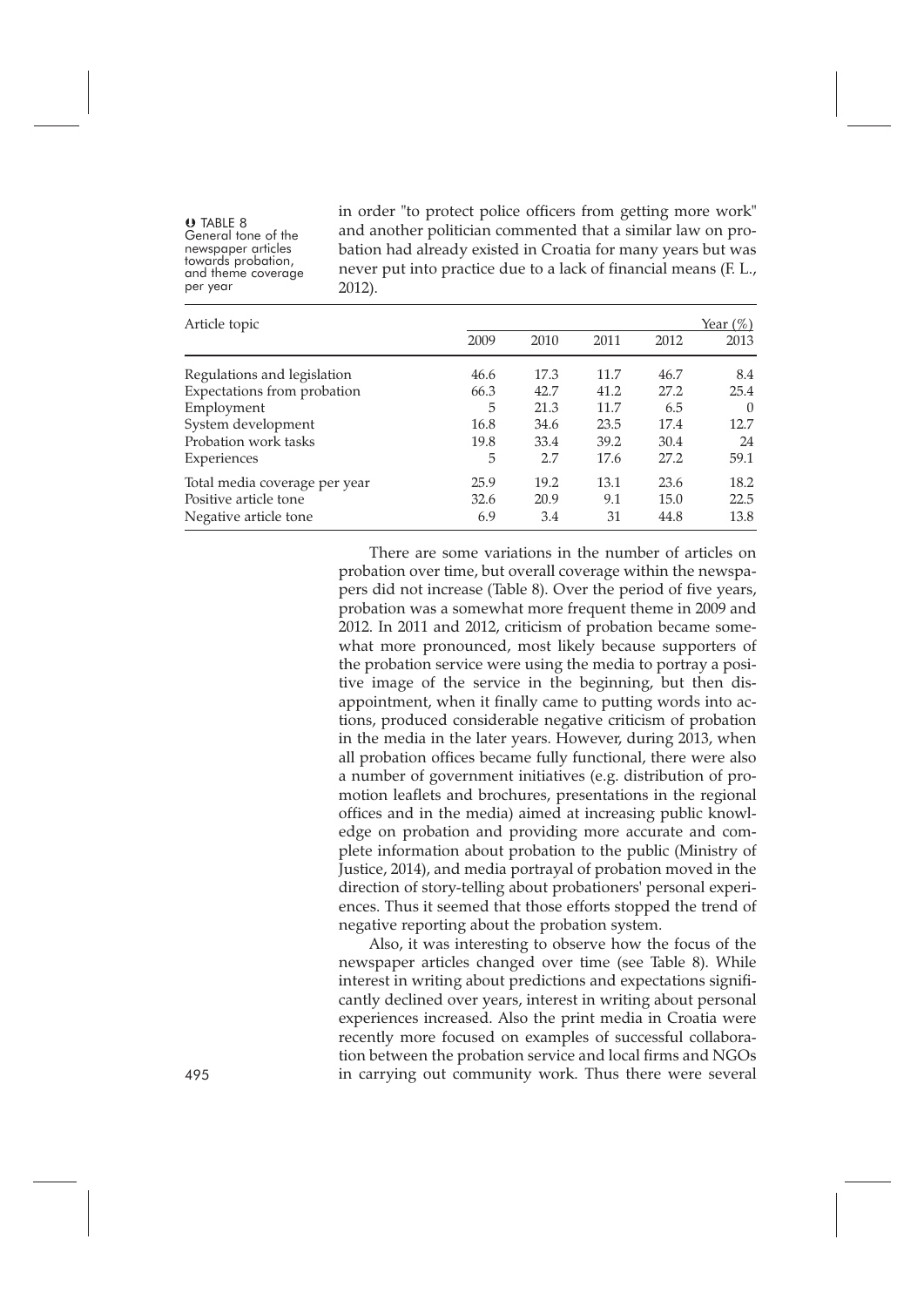SUČIĆ, I.: PORTRAYAL...

examples of probationers' success stories and how society, the local community and the individual benefited from the work the offenders had done. Such approaches help probation officers in their work becoming more understood by the general public and less ignored or distorted by the media (Mawby & Worrall, 2011).

#### **STUDY LIMITATIONS**

Although this type of analysis has important advantages such as easy replication and its usefulness in documenting trends over time, several important limitations of this study should be acknowledged. In this study, the analysis was limited by the availability of newspaper articles, and due to time-consuming analysis it captured a small sample of the media content. Also, it should be noted that the observed trends in the media coverage of probation may not be an accurate reflection of reality (e.g. more interesting/publicised events receive more coverage than less interesting ones, and under the influence of the presence of other important (inter)national political and social events at the time). Also, this descriptive method may not reveal the underlying motives for the observed pattern in media coverage, and qualitative content analysis relies at least partially on researcher "readings" and interpretation of media texts (e.g. subjectivity of interpretation of some variables such as the tone of the article). Thus results collected in this study as well as suggested interpretations should be read with these limitations in mind. In order to increase the reliability and validity, as well as the generalisability of results in further studies, this method should be combined with other data sources and methods (e.g. interviews and observations), the data should be collected on larger samples over a longer time period. Also, media coverage of one issue should be compared to media coverage of similar issues in a particular medium and time-period. Due to greater influence of virtual information, it is recommended also to analyse the coverage of issues on probation on different internet web-sites, portals, and forums.

#### **CONCLUDING REMARKS**

The Croatian probation service has a low level of visibility in Croatian society (Pilar's barometer of Croatian society, 2014), and as probation services in other jurisdictions, relatively low visibility in the printed media (e.g. UK, Ireland, Belgium). Overall, there is an impression that Croatian media were not interested in probation and made inaccurate assumptions about the (higher) level of knowledge on probation held by the target audience. Probation themes were presented in rela-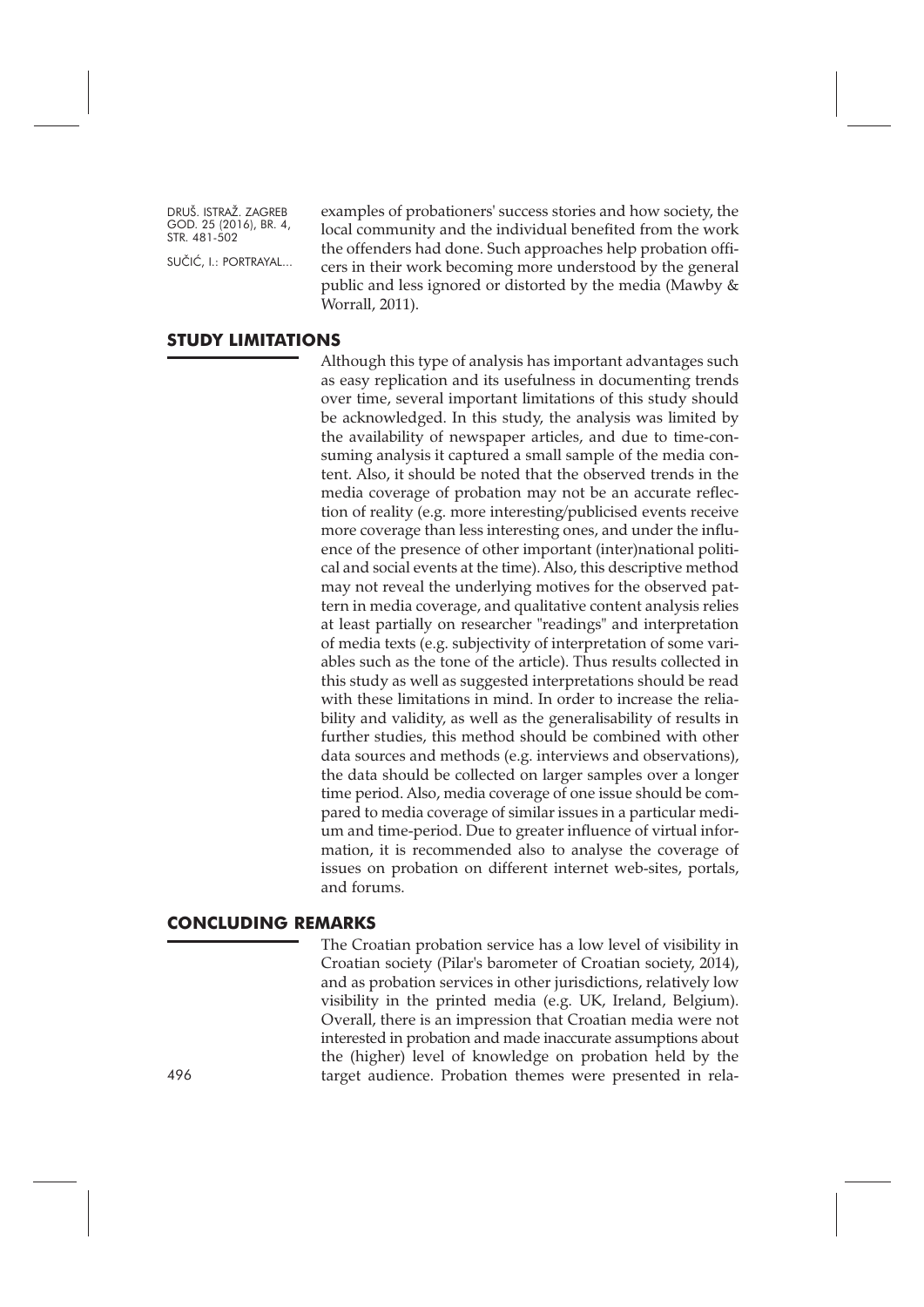SUČIĆ, I.: PORTRAYAL...

tively brief forms and only superficially elaborated. Issues on probation were usually not the main topic in newspaper articles, and the media only tended to provide lengthy news or documentary coverage when problems or issues occurred that were not representative of routine probation work (see Mawby & Worrall, 2011).

Legislations and regulations, and expectations from probation were the two main topics regarding probation that were usually promoted in the Croatian media by politicians and professionals from the Ministry of Justice and Probation Service. As expected, they were more dedicated to promoting than criticising the introduction of the probation service. Consequently, stories on probation were mostly positive or neutral in tone. Reduction of prison overcrowding, reduction of financial costs, lessening human rights' violations in prisons and benefits from offenders' resocialisation were the most frequently mentioned expectations from probation. In advocating the introduction of the service, the Croatian government and politicians also placed considerable emphasis on probation's rehabilitative role. Over the years, the focus on the potential benefits of probation shifted somewhat from "probation as a means of combating prison overcrowding" to "probation as a means of offenders' resocialisation". But, personal experiences, cooperation with other institutions and professionals, and mechanisms and technologies of supervision still remained covered in a small portion of the newspaper articles. Also, the trend of positive reporting on probation did not last for long, since issues concerning probation even over this five-year period became politicised and criticised due to the obstacles the service experienced in becoming fully operational.

For public attitudes to probation to become more positive and/or lasting and for the expansion and further development of Croatian probation, more initiatives and research that will raise public awareness and enhance visibility of the Probation Service are needed. The overall level of knowledge on probation should be raised in public by reporting on probation more frequently, defining probation more thoroughly, and giving more in-depth presentation of the goals and tasks of probation service and its interrelatedness to the criminal justice system. Probation should be promoted as a political response that aims to increase public security, minimise recidivism and restore public confidence in criminal justice. Rational appeals about benefits of various justice options should not be used in promoting probation to the public since it was clearly shown that: (a) there is difficulty in "selling" probation that captures a number of interventions against the singular, easily under-497 stood concept of imprisonment (Allen, 2006), and (b) the pub-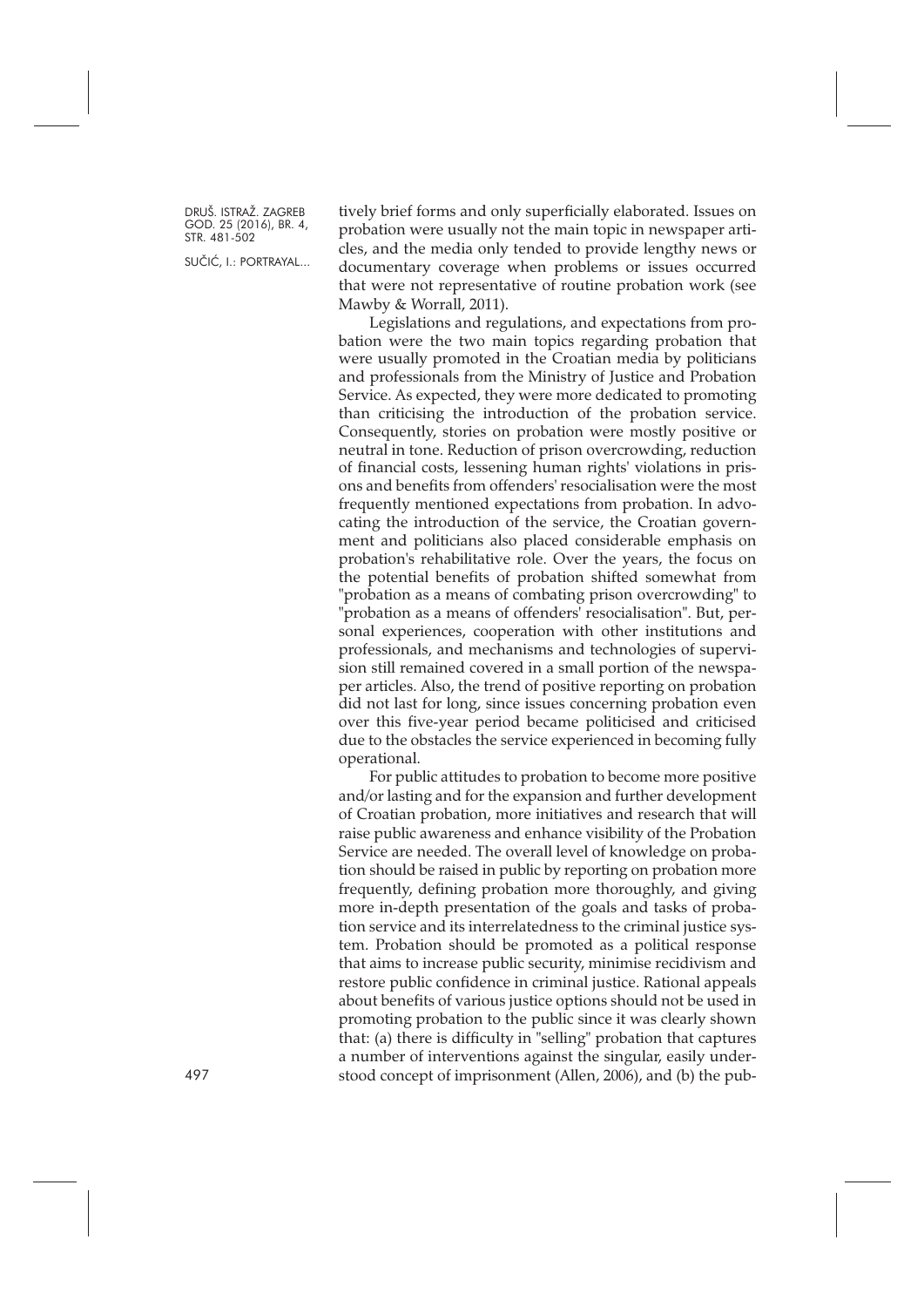SUČIĆ, I.: PORTRAYAL...

lic has been largely unconvinced by rational appeals and statistical argument in favour of probation based on the high costs of imprisonment or the growing numbers of incarcerated citizens (prison over-crowding) (Stead, MacFadyen, & Hastings, 2002; Maruna & King, 2004). Negative portrayal of probationers should also be avoided since this type of reporting increases exclusion and negative attitudes towards probation in general (Maruna & King, 2008), and promotes a populist model of penal policy-making (Johnstone, 2000). Affirmative and personalised stories and a trend towards more affective reporting should be used instead for a more proactive promotion of the probation service<sup>7</sup> (Maruna & King, 2008). Newspaper articles should be more focused on personal experiences, transformed offenders, and offender redemption and redeemability in order for the probation service to take advantage of emotional appeal in promoting confidence in the criminal justice system, in engaging the public (Maruna, 2007; Maruna & King, 2004), and focusing less on public protection (McCulloch & McNeill, 2007). Also, through probation's links to social work and other institutions, the promotion of social inclusion, guidance, care and assistance offered to "offenders" is achieved (Bauwens, 2011; Maloić & Rajić, 2012). The Croatian Probation Service, like other criminal justice services, should devote resources to research and media campaigns, and increase the use of media to disseminate the message that probation works (Doyle, 2006). Also, it should be the role of all employees in probation, as a reliable source of information, to take part in promoting probation by reporting accurately on community sentences and the role of probation, and by explaining successes, correcting inaccurate information and increasing the understanding of probation.

#### **NOTES**

<sup>1</sup> Although research about its true utility has been somewhat mixed (Maruna & King, 2004).

<sup>2</sup> In the 2012 survey, in Northern Ireland just over two-thirds of respondents (68%) had heard of the PBNI (McGreevy, 2013).

<sup>3</sup> Which was, again, expected because the only system the country was familiar with at the time was the prison system.

4 "According to professionals, one day in prison costs the state as much as three days on probation" (Rosić-Zrinski, 2012, p. 8).

5 Negative offenders' experiences were related to rare examples in which they had breached their probation orders (e.g., Raić Knežević, 2011).

6 A total of 15 different categories of actors were identified in the analysed newspaper articles.

7 But not at the expense of the wishes of victims (McGreevy, 2013).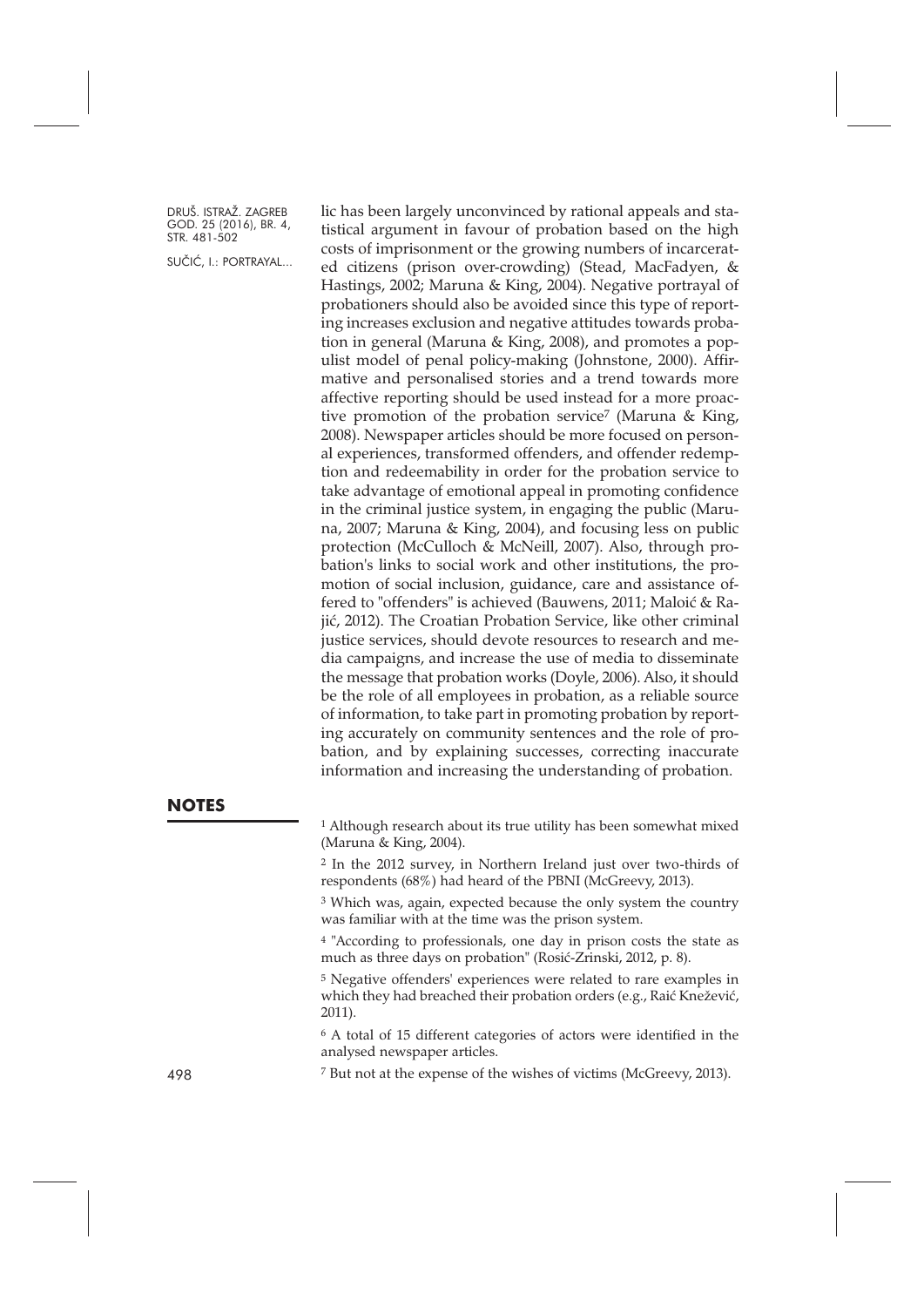# **REFERENCES**

Allen, R. (2006). What works in changing public attitudes to prison: Lessons from rethinking crime and punishment. In P. Mason (Ed.), *Captured by the media: Prison discourse in popular culture* (pp. 65–83). Cullompton: Willan.

Ball-Rokeach, S. J., & DeFleur, M. L. (1979). A dependency model of mass-media effects. *Communication Research, 3*(1), 2–21.

Bašić, B. (2012, February 13). They should monitor offenders but do not have a single official car. *Vjesnik*, 12.

Bauwens, A., & Mair, G. (2012). *Probation work and the media*. CEP Newsletter. Available at [http://www.cep-probation.org/news/254/868/](http://www.cep-probation.org/news/254/868/probation-work-and-the-media) [probation-work-and-the-media](http://www.cep-probation.org/news/254/868/probation-work-and-the-media)

Bauwens, A. (2011). Organisational change, increasing managerialism and social work values in the Belgian Houses of Justice, Department of Offender Guidance. *European Journal of Probation, 3*(3), 15–30. <https:/doi.org/10.1177/206622031100300302>

Borovac, M., & Zrinjski, M. (2013, January 5). Probation – electronic bracelets for prisoners' monitoring do still not exist even four years after announcement of their introduction in practice. *Večernji list*, 13.

Braun, V., & Clarke, V. (2006). Using thematic analysis in psychology. *Qualitative Research in Psychology, 3*(2), 77–101. [https:/doi.org/10.1191/](https:/doi.org/10.1191/1478088706qp063oa) [1478088706qp063oa](https:/doi.org/10.1191/1478088706qp063oa)

Brians, C. L., & Wattenberg, M. P. (1996). Campaign issue knowledge and salience: Comparing reception from TV commercials, TV news, and newspapers. *American Journal of Political Science, 40*(1), 172–193. <https:/doi.org/10.2307/2111699>

Butter, R., Hermanns, J., & Menger, A. (2013). Simultaneous prediction of punitive and rehabilitation-oriented attitudes towards probation: An ecological approach. *Probation Journal, 60*(1), 24–39. <https:/doi.org/10.1177/0264550512470190>

Cheliotis, L. K. (2010). The ambivalent consequences of visibility: Crime and prisons in the mass media. *Crime Media Culture, 6*(2), 169–184. <https:/doi.org/10.1177/1741659010378629>

Cheung, C.-L. (1988). *A critical analysis of probation service in Hong Kong*. MSc Thesis, University of Hong Kong, China.

Ciglenečki, D. (2013, August 11). Redemption in public kitchen. *Novi list*, 13.

Cmok, V. (2011, July 29). Approved! *24 sata* (večernje izdanje), 11.

Croatia. Law on probation. *Official Gazette*, 143/2012. Available at <http://www.zakon.hr/z/234/Zakon-o-probaciji>

Croatia. Law on probation. *Official Gazette*, 153/2009. Available at [http://narodne-novine.nn.hr/clanci/sluzbeni/2009\\_12\\_153\\_3741.html](http://narodne-novine.nn.hr/clanci/sluzbeni/2009_12_153_3741.html)

Doyle, A. (2006). How not to think about crime in the media. Canadian *Journal of Criminology and Criminal Justice, 48*(6), 867–885. <https:/doi.org/10.3138/cjccj.48.6.867>

Fitzgibbon, W. (2012). *Probation and social work on trial*. London: Pal-499 grave Macmillan.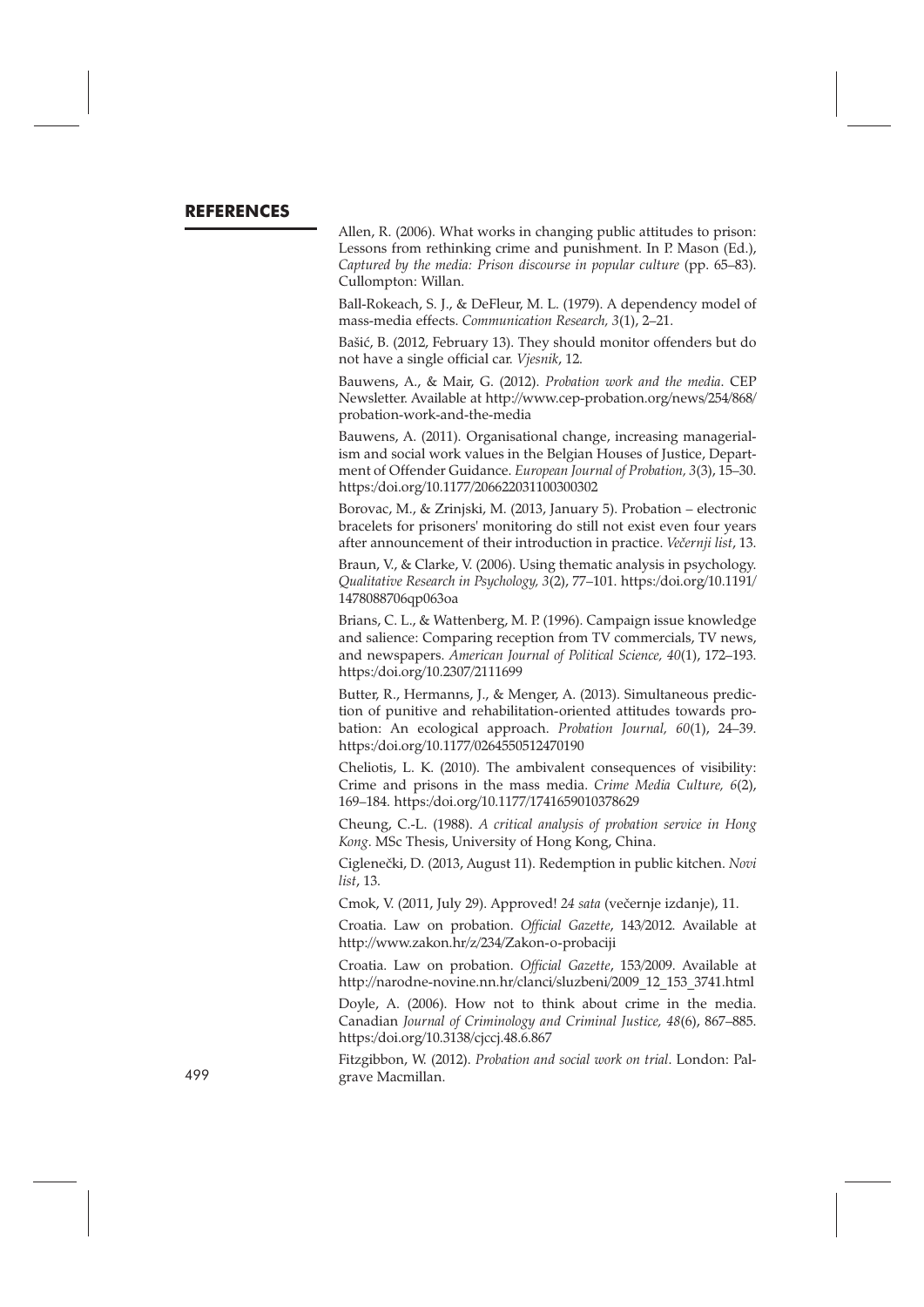SUČIĆ, I.: PORTRAYAL...

F. L. (2012, November 22). Ranko Ostojić two times voted against. *Slobodna Dalmacija*, 12.

Furnham, A., Gunter, B., & Green, A. (1990). Remembering science: The recall of factual information as a function of the presentation mode. *Applied Cognitive Psychology, 4*(3), 203–212. [https:/doi.org/10.1002/acp.](https:/doi.org/10.1002/acp.2350040305) [2350040305](https:/doi.org/10.1002/acp.2350040305)

Gerbner, G. (1998). Cultivation analysis: An overview. *Mass Communication and Society, 1*(3-4), 175–194. [https:/doi.org/10.1080/152054](https:/doi.org/10.1080/15205436.1998.9677855) [36.1998.9677855](https:/doi.org/10.1080/15205436.1998.9677855)

Greer, C., & Reiner, R. (2012). Mediated mayhem: Media, crime, criminal justice. In M. Maguire, R. Morgan, & R. Reiner (Eds.), *The Oxford handbook of criminology*, 5th edition (pp. 245–278). Oxford: Oxford University Press. <https:/doi.org/10.1093/he/9780199590278.003.0009>

Hayes, D. (2013). Reading between the lines. English newspaper representations of community punishment. *European Journal of Probation, 5*(3), 24–40. <https:/doi.org/10.1177/206622031300500303>

Jakubin, H. K. (2011, March 28). Arrested director of INA does not seek house detention instead of doing his time in Remetinec prison cell. *Slobodna Dalmacija*, 11.

Johnstone, J. (2000). Penal policy making: Elitist, populist or participatory? *Punishment and Society, 2*(2), 161–180. [https:/doi.org/10.1177/](https:/doi.org/10.1177/14624740022227935) [14624740022227935](https:/doi.org/10.1177/14624740022227935)

Kokoruš, I. (2013, July 25). Villain is chopping wood, adulterator is mowing grass, and smuggler is cleaning horse stables. *Bjelovarac*, 13.

Macnamara, J. (2005). Media content analysis: Its uses, benefits and best practice methodology. *Asia Pacific Public Relations Journal, 6*(1), 1–34.

Maguire, N., & Carr, N. (2013). Changing shape and shifting boundaries – the media portrayal of probation in Ireland. *European Journal of Probation, 5*(3), 3–23. <https:/doi.org/10.1177/206622031300500302>

Maloić, S., & Rajić, S. (2012). Potreba i značaj razvoja suradnje probacijskog sustava i sustava socijalne skrbi u RH (The need and importance of the development of cooperation between probation and the social care system in Croatia). *Ljetopis socijalnog rada, 19*(1), 29–52.

Maruna, S. (2007). The probation story: One hundred years of probation in the media. *Vista Perspectives on Probation Criminal Justice and Civil Renewal, 11*(2), 113–119.

Maruna, S., & King, A. (2008). Selling the public on probation: Beyond the bib. *Probation Journal, 55*(4), 337–351. [https:/doi.org/10.1177/](https:/doi.org/10.1177/0264550508096491) [0264550508096491](https:/doi.org/10.1177/0264550508096491)

Maruna, S., & King, A. (2004). Public opinion and community penalties. In A. Bottoms, S. Rex, & G. Robinson (Eds.), *Alternatives to prison: Options for an insecure society* (pp. 83–112). Cullompton: Willan Publishing.

Mason, P. (2006). Lies, distortion and what doesn't work: Monitoring prison stories in the British media. *Crime Media Culture, 2*(3), 251–267. <https:/doi.org/10.1177/1741659006069558>

Mawby, R. C., & Worrall, A. (2011). *Probation workers and their occupationalcultures*.Available at[http://www2.le.ac.uk/departments/criminology/](http://www2.le.ac.uk/departments/criminology/documents/Final_report_Nov_2011%20-17%20Nov%202011.pdf) [documents/Final\\_report\\_Nov\\_2011%20-17%20Nov%202011.pdf](http://www2.le.ac.uk/departments/criminology/documents/Final_report_Nov_2011%20-17%20Nov%202011.pdf)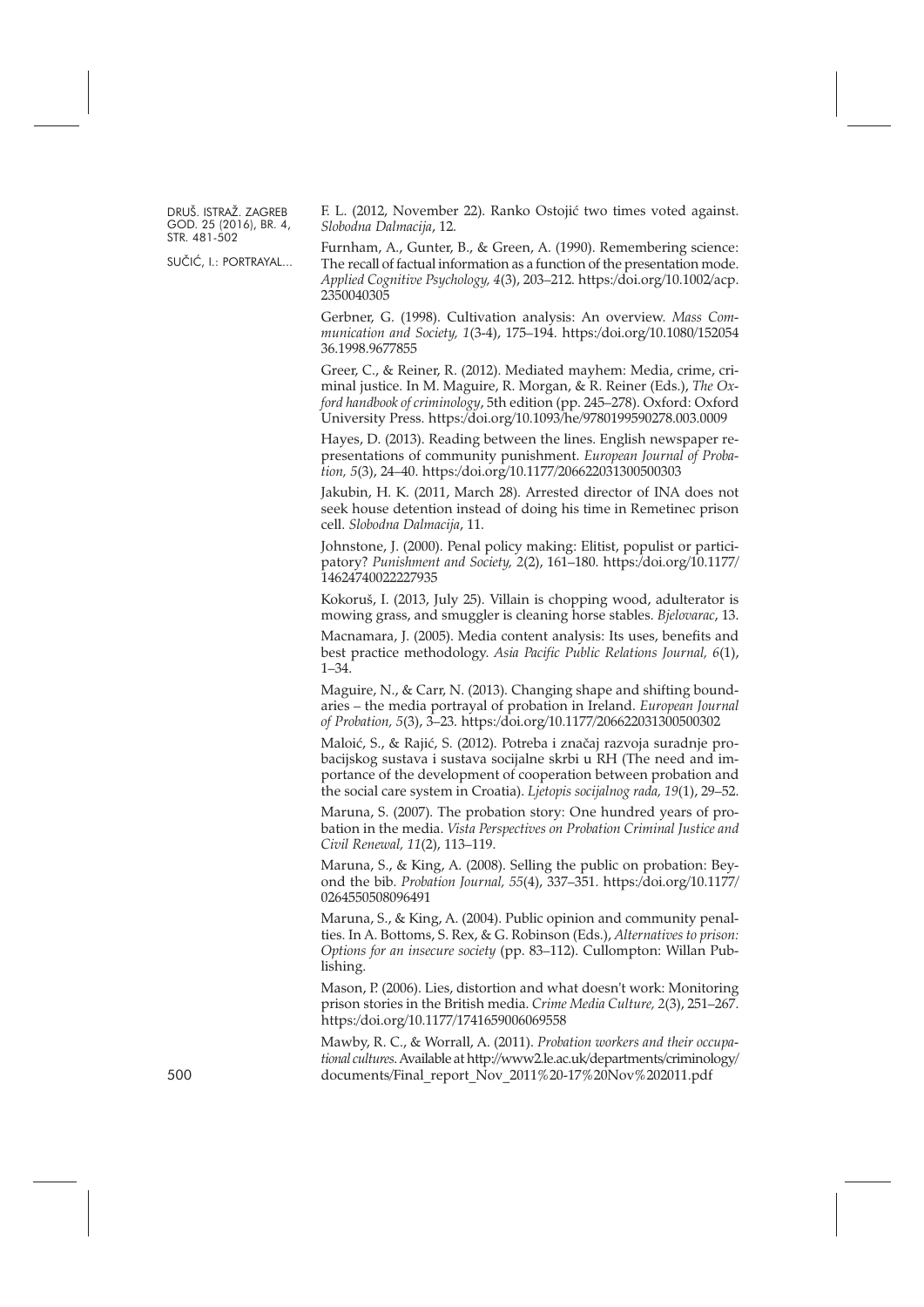SUČIĆ, I.: PORTRAYAL...

McCulloch, T., & McNeill, F. (2007). Consumer society, commodification and offender management. *Criminology and Criminal Justice, 7*(3), 223–242. <https:/doi.org/10.1177/1748895807078863>

McGreevy, G. (2013). Probation and the role of public relations. *Irish Probation Journal, 10,* 90–103.

McNeill, F. (2009). Probation, rehabilitation and reparation. 2nd Annual Martin Tansey Memorial Lecture. *Irish Probation Journal, 6*, 5–22.

Michaelson, D., & Griffin, T. L. (2005). *A new model for media content analysis*. Available at [http://www.instituteforpr.org/wp-content/](http://www.instituteforpr.org/wp-content/uploads/MediaContentAnalysis.pdf) [uploads/MediaContentAnalysis.pdf](http://www.instituteforpr.org/wp-content/uploads/MediaContentAnalysis.pdf)

Mirrlees-Black, C. (2001). *Confidence in the criminal justice system: Findings from the 2000 British crime survey*. Home Office Research Findings No. 137. London: Home Office.

Phillips, J. (2014). Probation in the news: Transforming rehabilitation. *British Journal of Community Justice, 12*(1), 27–48.

*Pilar's barometer of Croatian society* (2014). Zagreb: Institut društvenih znanosti Ivo Pilar. Available at <http://barometar.pilar.hr>

RaićKnežević,A. (2009, June 29). Eyes wide shut (in Croatian). *Novi List*, 3.

Raić Knežević, A. (2011, December 4). They are supervising offenders on parole, but do not have cars. *Glas Istre*, 4.

Roberts, J. V., & Hough, M. (2005). *Understanding public attitudes to criminal justice*. Maidenhead: Open University Press.

Rosić Zrinski, M. (2012, February 16). They enacted the law, established offices but forgot the equipment. *Bjelovarac*, 12.

Rumgay, J. (2007). Partnerships in probation. In L. Gelsthorpe, & R. Morgan (Eds.), *Handbook of probation* (pp. 542–564). Collompton: Willan.

Stead, M., MacFadyen, L., & Hastings, G. (2002). *What do the public really feel about non-custodial penalties?* London: Esmee Fairbairn Foundation.

Šimpraga, D., Maloić, S., & Ricijaš, N. (2014). Croatia. In A. van Kalmthout, & I. Durnescu (Eds.), *Probation in Europe* (pp. 1–32). Utrecht: CEP, Confederation of European Probation.

Špero, J. (2015). The sector for probation in the Republic of Croatia. *Irish Probation Journal, 12,* 131–140.

Teague, M. (2002). Public perceptions of probation. *Criminal Justice Matters, 49*(1), 34–35. <https:/doi.org/10.1080/09627250208553499>

# Prikaz razvoja hrvatske probacijske službe kroz objave u tiskanim medijima

Ines SUČIĆ

Institut društvenih znanosti Ivo Pilar, Zagreb

Istraživanja načina prikaza probacije u medijima relativno su rijetka, posebno u zemljama u kojima probacija ne postoji od davnina. Ciljevi ovog istraživanja bili su ispitati koje teme dominiraju u konstrukciji slike probacije u javnosti, tko su 501 glavni promotori probacije te je li se s vremenom promijenila